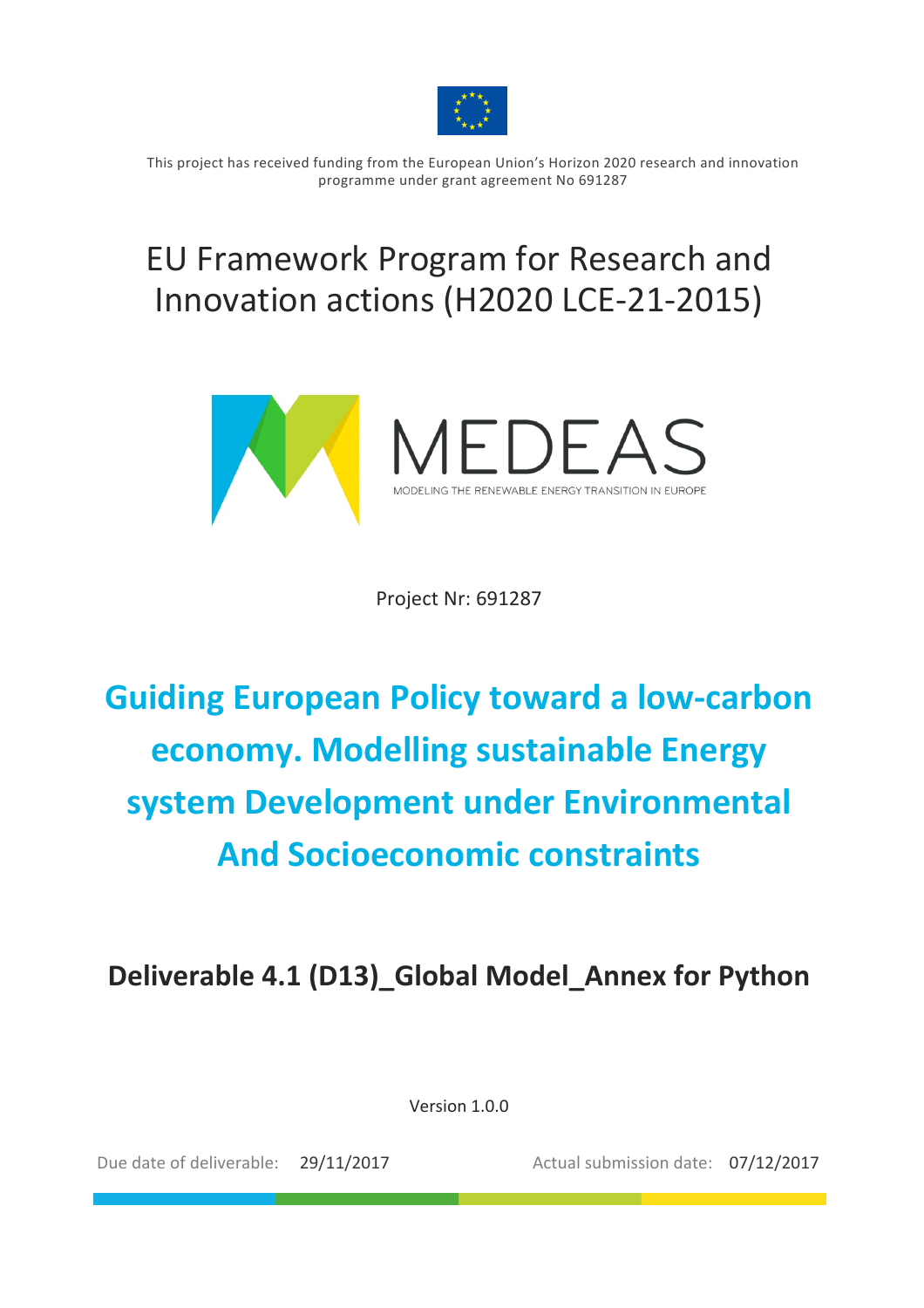

### **Disclaimer of warranties and limitation of liabilities**

This document has been prepared by MEDEAS project partners as an account of work carried out within the framework of the EC-GA contract no 691287.

Neither Project Coordinator, nor any signatory party of MEDEAS Project Consortium Agreement, nor any person acting on behalf of any of them:

- (a) makes any warranty or representation whatsoever, express or implied,
	- $(i)$ . with respect to the use of any information, apparatus, method, process, or similar item disclosed in this document, including merchantability and fitness for a particular purpose, or
	- (ii). that such use does not infringe on or interfere with privately owned rights, including any party's intellectual property, or
	- (iii). that this document is suitable to any particular user's circumstance; or
- (b) assumes responsibility for any damages or other liability whatsoever (including any consequential damages, even if Project Coordinator or any representative of a signatory party of the MEDEAS Project Consortium Agreement, has been advised of the possibility of such damages) resulting from your selection or use of this document or any information, apparatus, method, process, or similar item disclosed in this document.

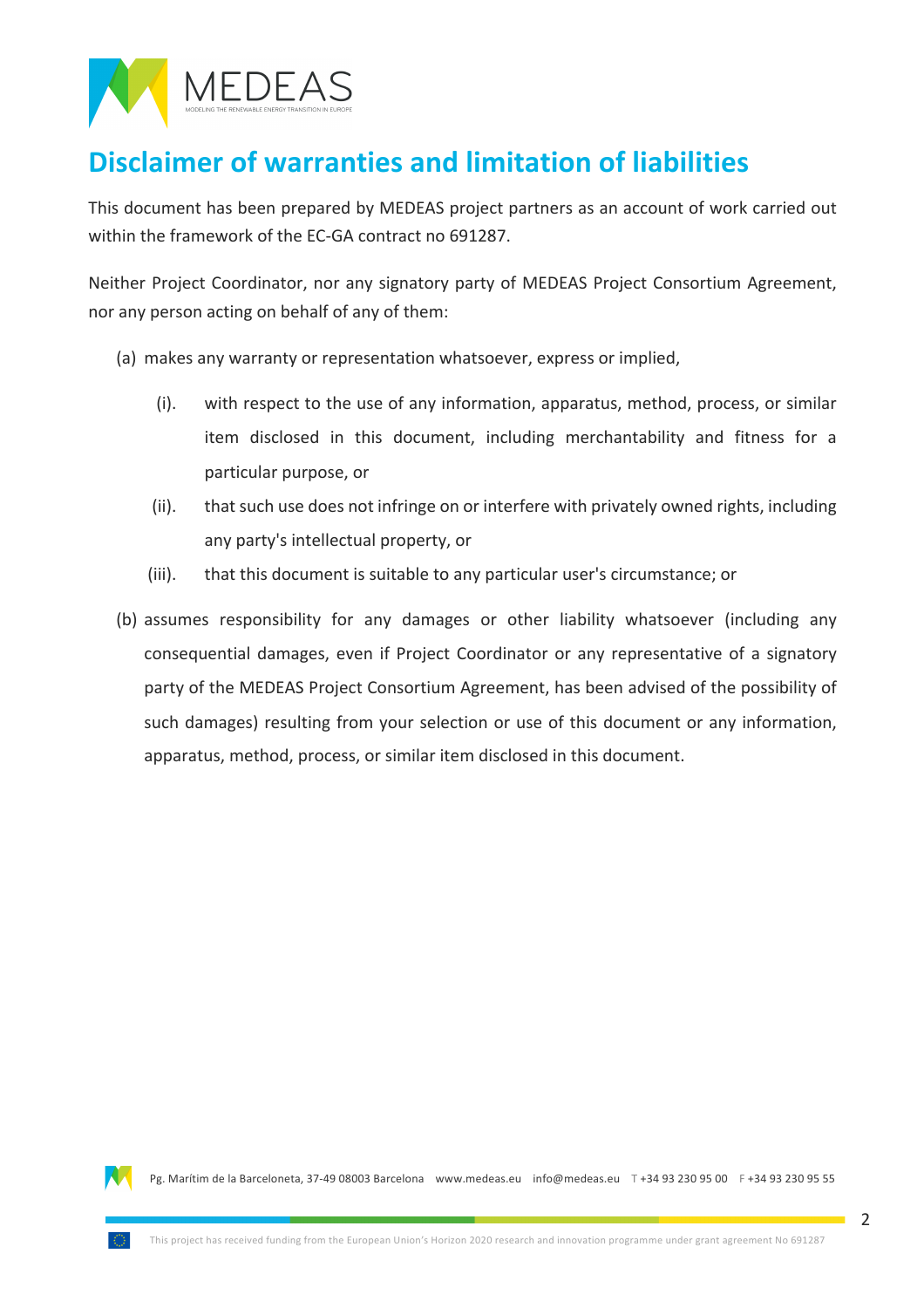

### **Document info sheet**

Lead Beneficiary: University of Valladolid

*WP:* 4, Model building and models implementation

Task: 4.1, MEDEAS Model and IOA implementation at global geographical level

Authors: UVa: Iñigo Capellán-Pérez, Ignacio de Blas, Jaime Nieto, Carlos de Castro, Luis Javier Miguel, Margarita Mediavilla, Óscar Carpintero, Paula Rodrigo, Fernando Frechoso and Santiago Cáceres

*Dissemination level :* Public.

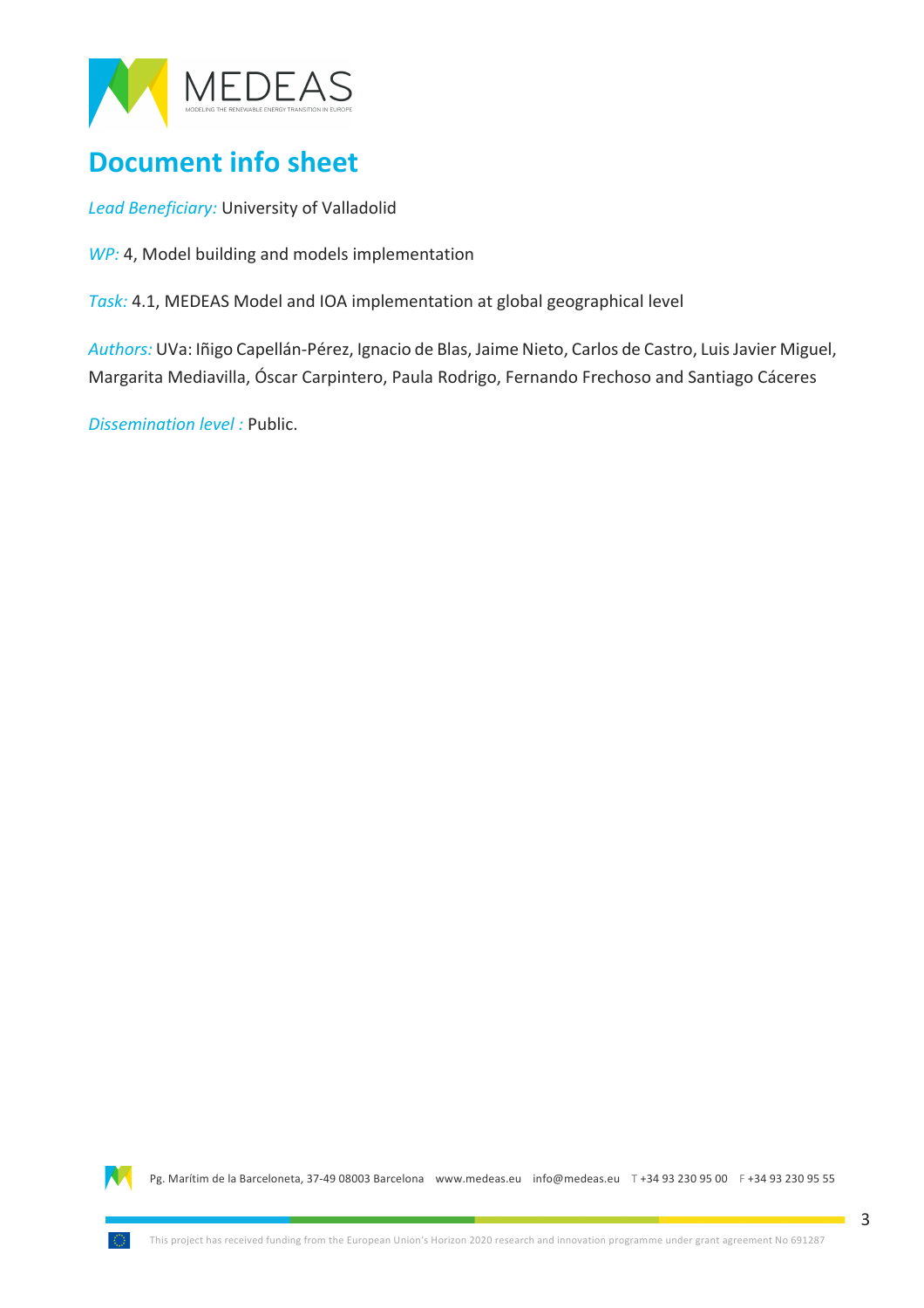

### **Table of contents**

| 5. OTHER: MINOR UPDATES, IMPROVEMENT OF MODEL DOCUMENTATION AND CORRECTION OF BUGS23 |  |  |  |
|--------------------------------------------------------------------------------------|--|--|--|
|                                                                                      |  |  |  |
|                                                                                      |  |  |  |
|                                                                                      |  |  |  |
|                                                                                      |  |  |  |
|                                                                                      |  |  |  |
|                                                                                      |  |  |  |
|                                                                                      |  |  |  |
|                                                                                      |  |  |  |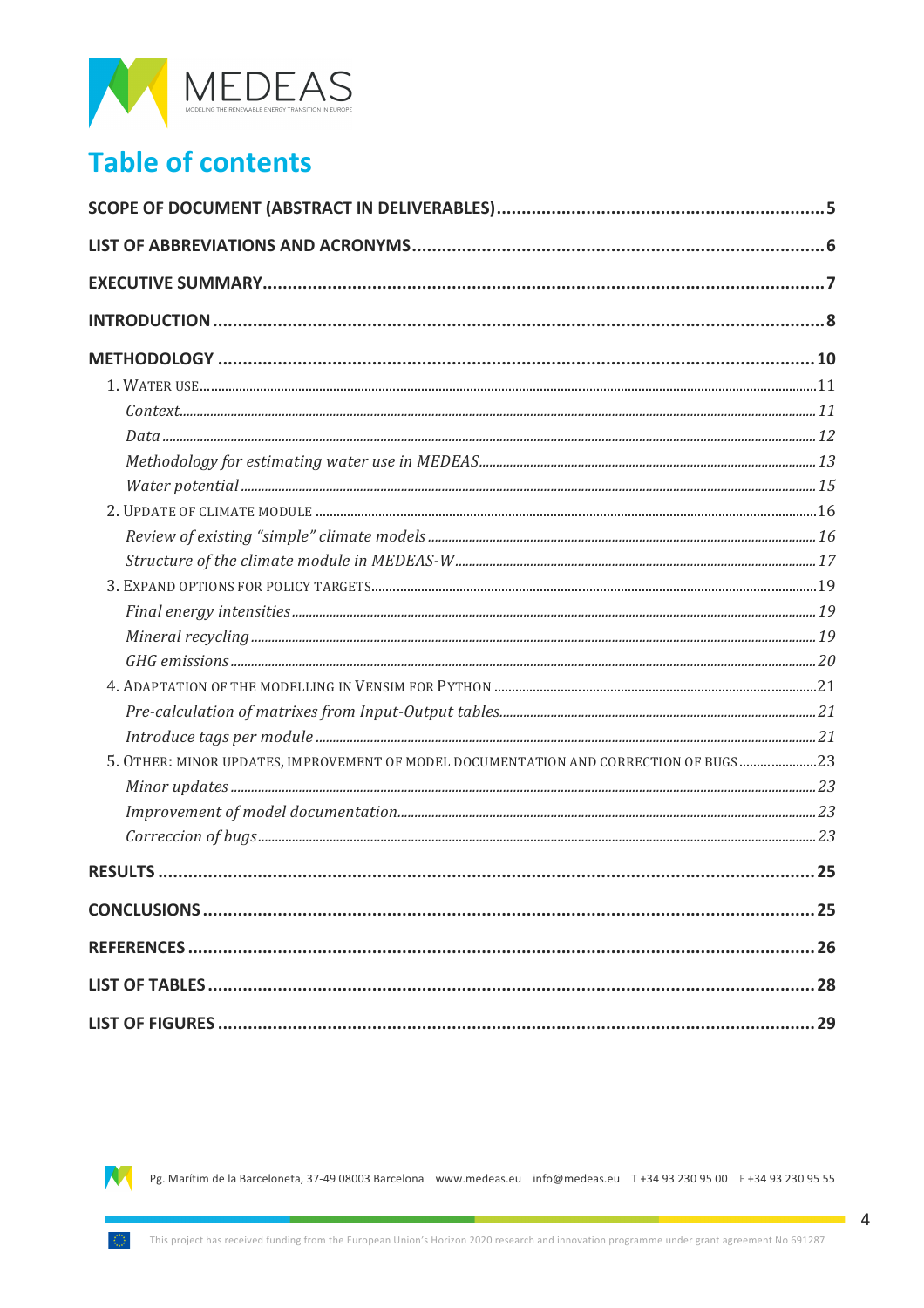

# **Scope of document (Abstract in Deliverables)**

This report documents the main differences between the MEDEAS-World version delivered in June 2017 (D4.1) and the final version for its translation to Python. These are:

- $\bullet$  Full implementation of water use,
- Replacement of the climate module based on DICE by a submodel based on C-ROADS,
- Expand options for policy targets,
- Adaptation of the modelling in Vensim due to Python programming requirements,
- Minor updates, improvement of model documentation and correction of bugs.

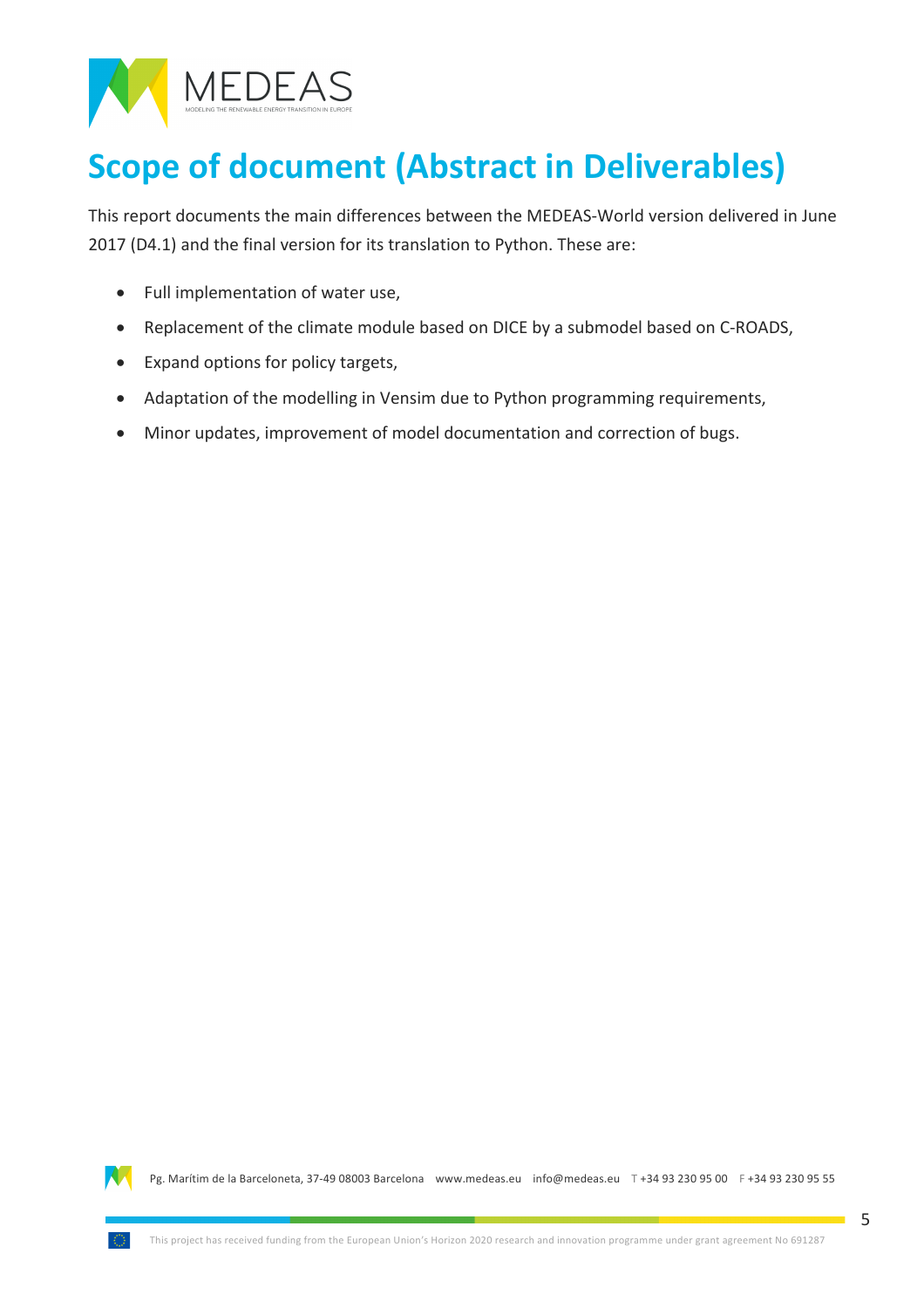

## **List of abbreviations and acronyms**

**AR** Accessible Runnoff **GDP** Gross Domestic Product **GHG** Greenhouse Gas **RCP** Radiative Concentration Pathway **WIOD** World Input-Output Database **PV** Photovoltaic **CSP** Concentrated Solar Panel **EROI** Energy Return on Energy Invested

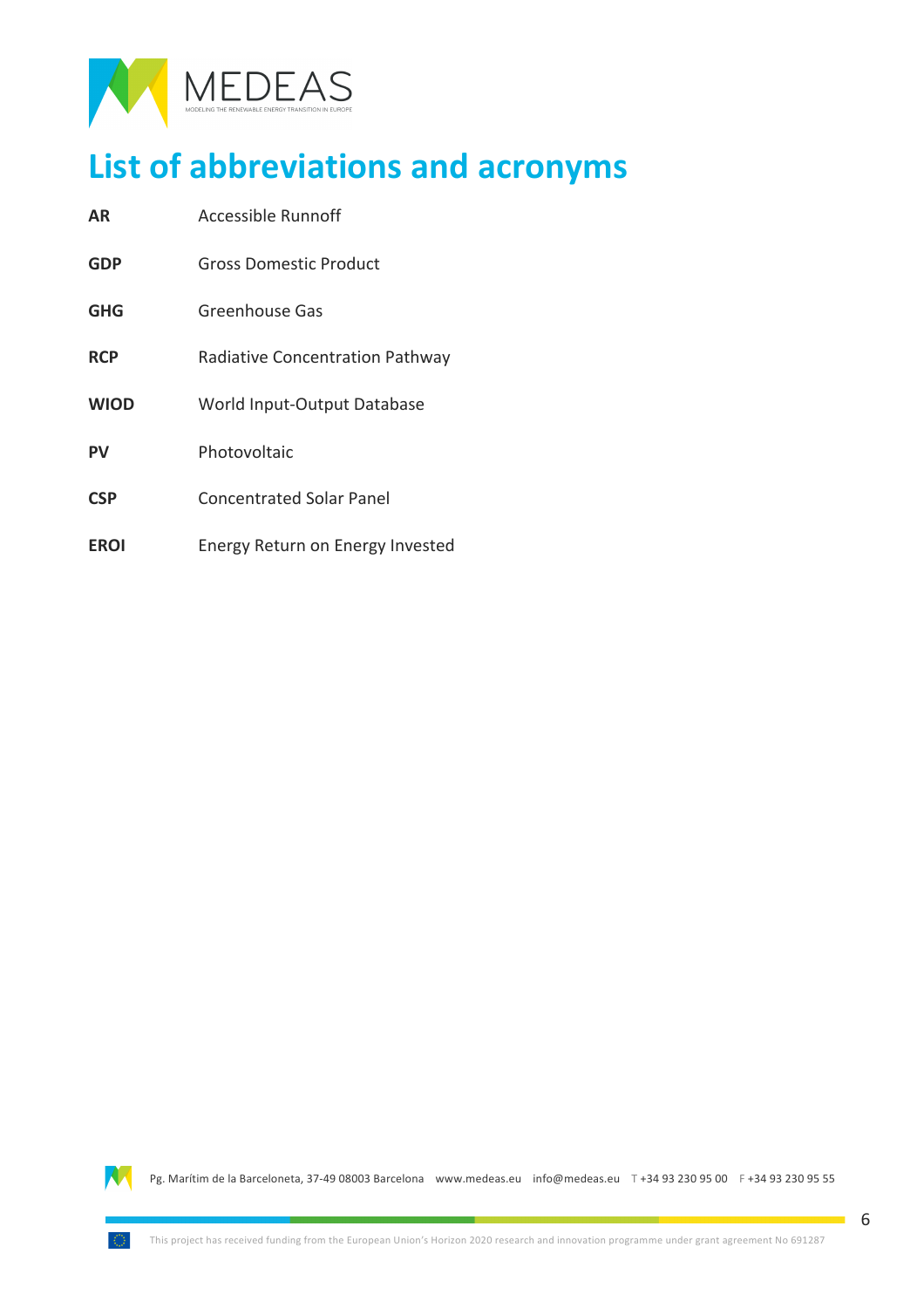

### **Executive summary**

This report documents the main differences between the MEDEAS-World version delivered in June 2017 (D4.1) and the final version for its translation to Python. These features have been updated/developed in parallel to the development of the MEDEAS-EU version, which will incorporate most of them. These are:

- Full implementation of water use,
- Replacement of the climate module based on DICE by a submodel based on C-ROADS,
- Expand options for policy targets,
- Adaptation of the modelling in Vensim due to Python programming requirements,
- Minor updates, improvement of model documentation and correction of bugs.

These modifications slightly modify the results reported in the D4.1 although do not qualitatively alter the behavior of the model.

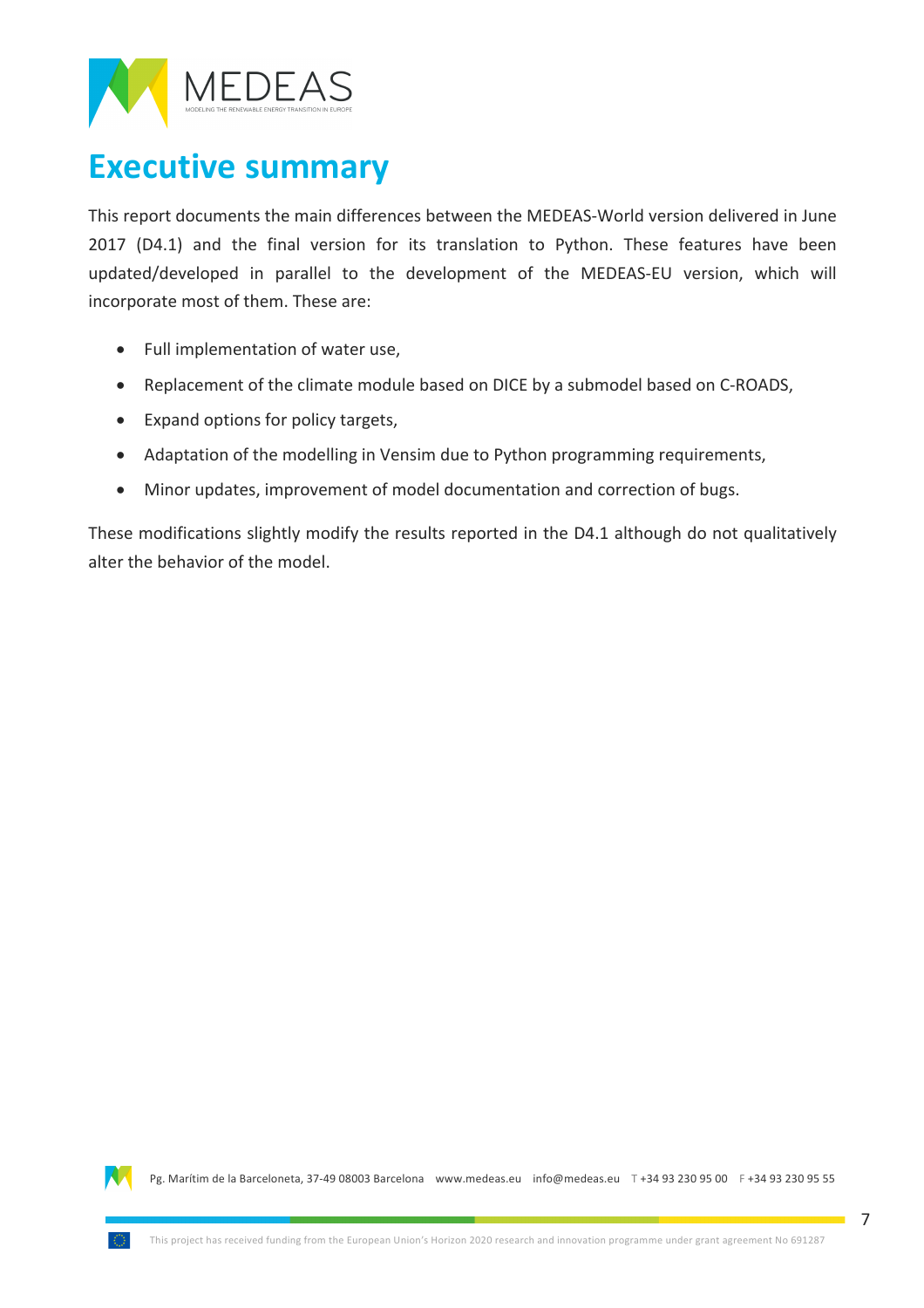

## **Introduction**

UVa has continued improving the world level version of MEDEAS after the deliverable in June 2017 (D4.1) (MEDEAS, 2017), in order to update and increase the dimensions represented in the model, as well as correcting bugs, which are inescapable in a model of such a size and complexity.

The work has focused on 3 main topics:

- $\bullet$  Full implementation of water use,
- Replacement of the climate module based on DICE by a submodel based on C-ROADS,
- Expand options for policy targets,
- Adaptation of the modelling in Vensim,
- Minor updates, improvement of model documentation and correction of bugs.

The rationale for including these improvements has been as follows:

Water use representation has been completed in order to fulfill the requirement in the Grant Agreement.

The climate module based on DICE is a climatic model of just a few equations which fails to capture some important dynamics and dimensions of climate change. In this sense, it was decided to replace it with an adaptation of a more complete model. After a review of different options an adaptation of C-ROADS was decided to be included.

The need to expand the representation of policy options in the model was one of the limitations pointed out in D4.1. Therefore, this was a key area of improvement. Three main options have been included: the possibility to project different levels of final energy intensities by scenario, the options to set targets of material recycling for each mineral individually, and the option to select which level of GHG emissions (other than those endogenously generated by MEDEAS, i.e. CO2 and some CH4) in relation to the RCP pathways.

The code in Vensim had to be modified in order to adapt to issues of Python programming with matrix operation and to facilitate the interpretation of modules.

Finally, as in any process of model development, minor updates have been implemented, model documentation has been improved and some bugs have been fixed. However, the overall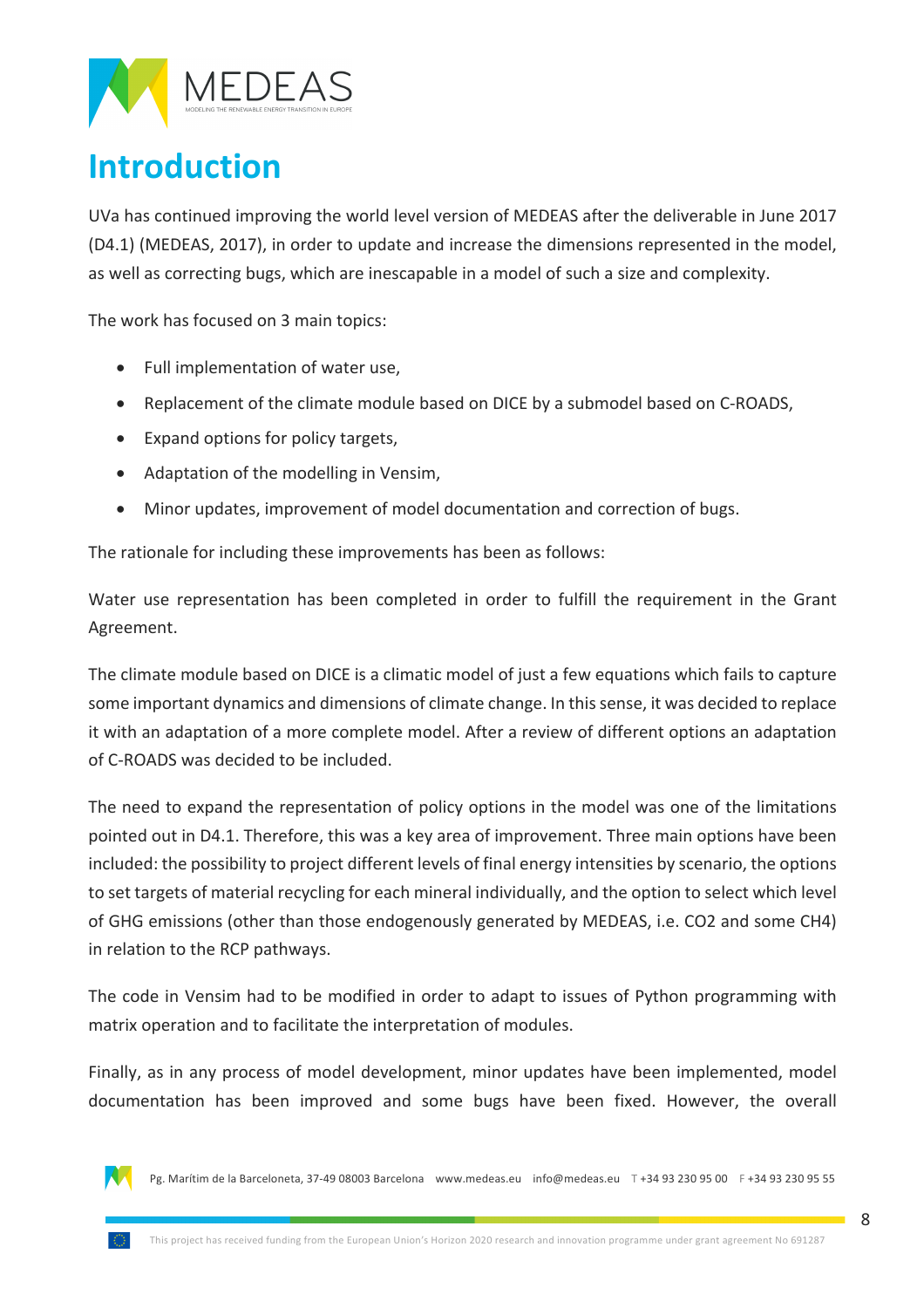

introduced changes do not affect the main dynamics of the MEDEAS-World model presented in the D4.1. This final version corresponds with the v130 of model development.

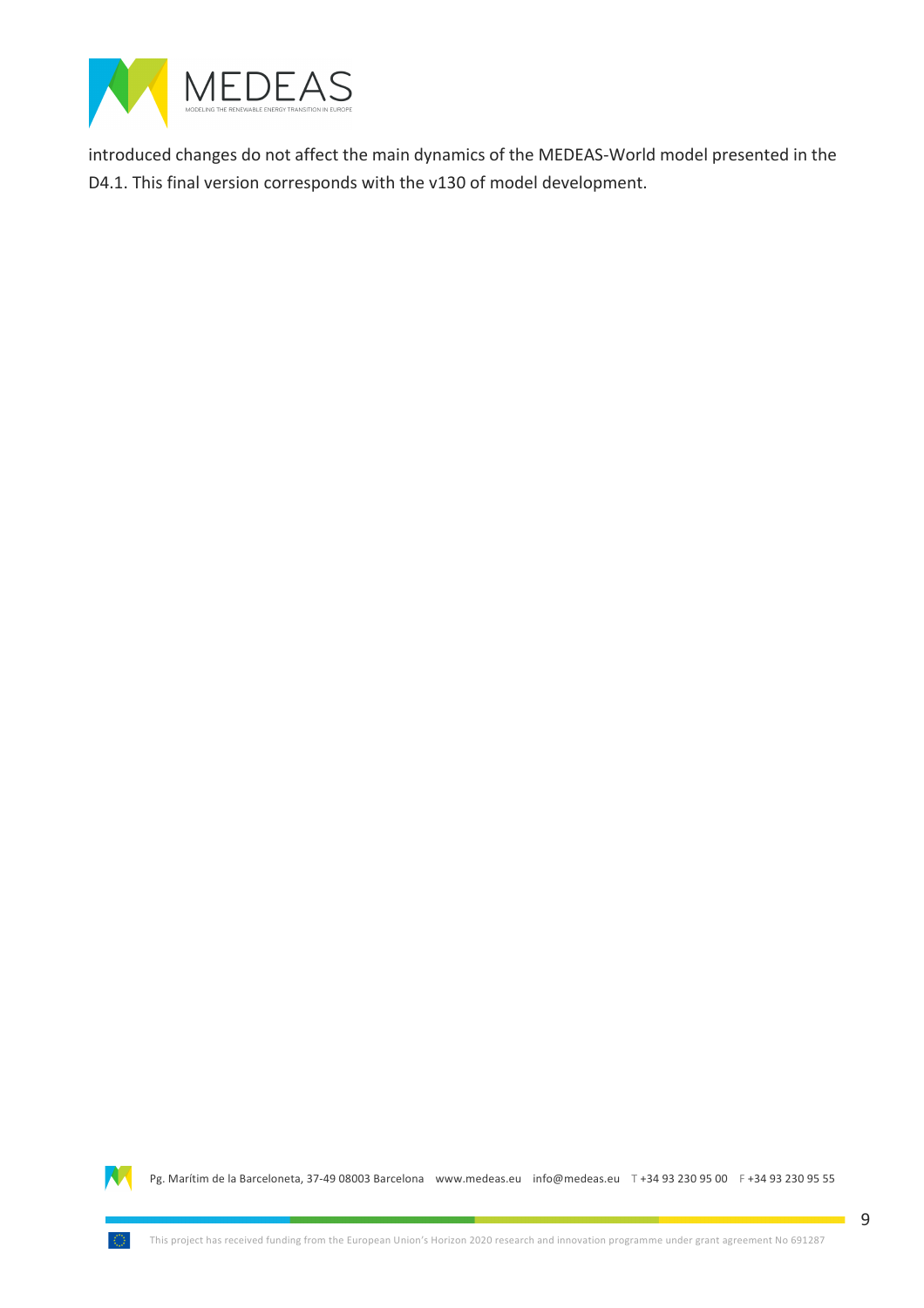

## **Methodology**

Include all necessary sections. Please make use of format styles. If necessary (e.g. very long document) you can ennumerate the sections (with numbers).

Follows a description of the main features included in the MEDEAS-World version between the version D4.1 (June 2017) and the final version for Python translation in November 2017. These features have been updated/developed in parallel to the development of the MEDEAS-EU version, which will incorporate most of them.

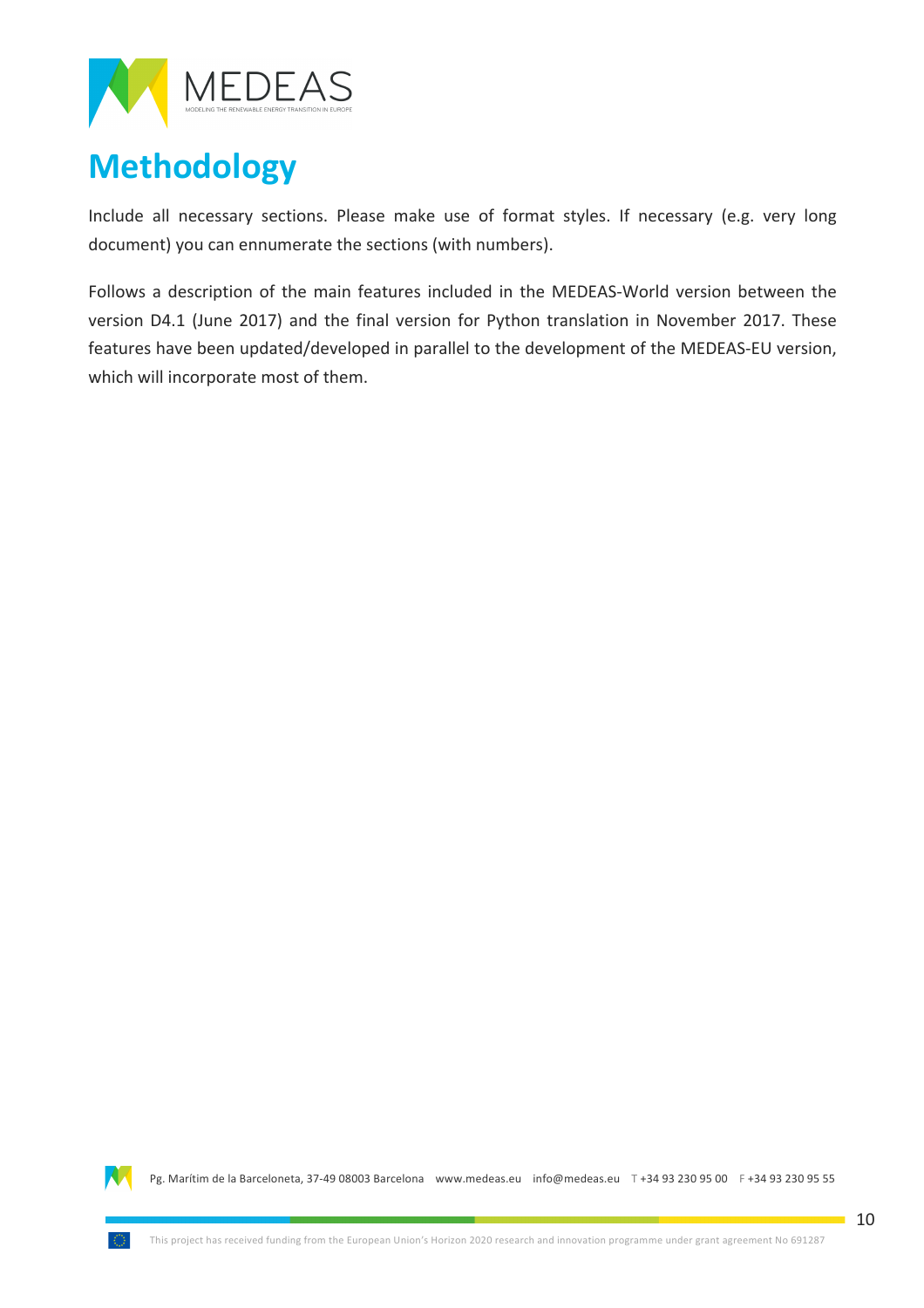

### 1. Water use

The implementation in MEDEAS-World of this dimension allows calculating water use by type (blue, green and gray) by economic sector and for households. This dimension belongs to the "Social and Environmental Impacts Indicators" module of the MEDEAS framework. The aggregated values allow to calculate the total water use and social indicators such as the total water use per capita.

### **Context**

Freshwater (water which is not salty) represents around 2.5% of the total volume of water on Earth. Out of this percentage, two thirds are locked in glaciers and ice caps. Just  $\sim$  0.77% of all water (around 10,665,000 km3) is held in aquifers, soil pores, lakes, swamps, rivers, plant life and the atmosphere (Postel et al., 1996). Water resources are renewable (except for some groundwaters) but there are significant differences in availability around the world as well as wide variations in seasonal and annual precipitation (UN, 2009).

Global freshwater distribution must be considered regarding its accessibility. About 75% of total annual runoff is accessible (i.e. accessible runoff  $(AR)$ ) to slightly more than 80% of the world's population. They are served by renewable and accessible water. However, almost 20% of people need to obtain their supply from aquifers, interbasin transfers and desalinized seawater (UN, 2009).

(AR, this is runoff that is realistically available for human use)

Agriculture uses by far most of the accessible runoff. This sector has a water demand of 2,880 km3 each year and about 65% of total demand is consumed. Industrial use of water is estimated to be around 975 km3 but in contrast to the agricultural sector, industry only consumes a small share of this water, around 9%. Most of it is released back to the environment, however, it is usually polluted (Postel et al., 1996).

In this way, it is notice that the consumption of water will influence significantly in the environment development and, in particular, it will affect potential climate change policies. Recent estimates suggest that climate change will account for about 20% of the increase in global water scarcity (UN, 2003).

Most IAMs do not usually focus on modelling water demand and supply because they have assumed that adaptation to climate change will not be affected by water scarcity. However, there are some exceptions like the Global Change Assessment Model (GCAM) which incorporates a water-balance

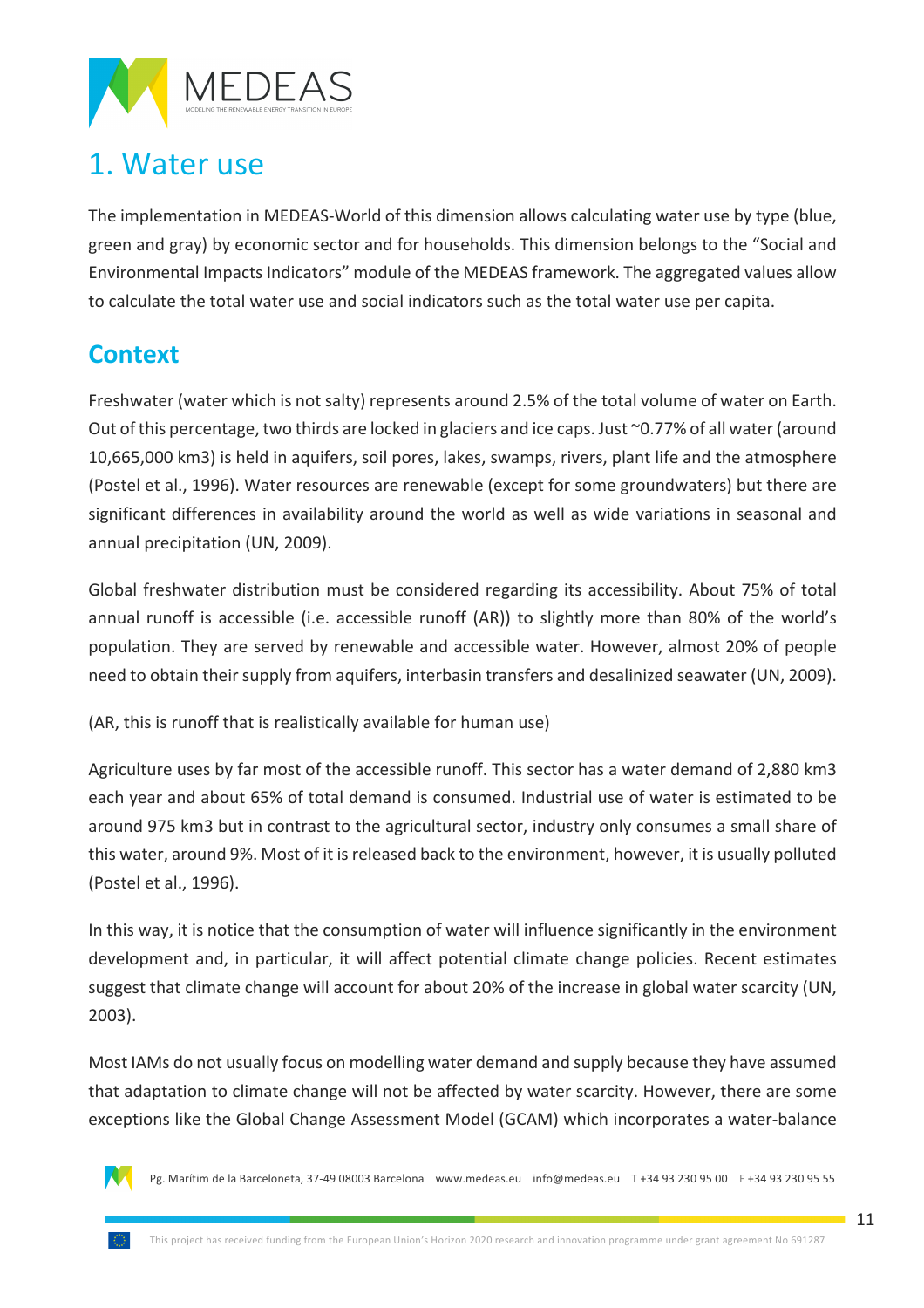

global hydrologic model (GWAM) and quantifies the possible consequences of water availability on climate adaptation. This is important as the natural environment and our society are interconnected, any change on the climate and natural environment implies social adaptation, but also this adaptation will influence on the environment again (Hejazi et al., 2014).

#### **Data**

Data are from from the environmental accounts from WIOD database (Genty et al., 2012) (Release 2013, http://www.wiod.org/database/eas13 see also (Arto et al., 2016)). This database compiles data of water use for each sector and also for households, disaggregated by country and type of water. Data is available for years 1995 to 2009.

So first, we needed to aggregate all countries in order to have water data for the world.

In this way, data in WIOD is divided in three different types of water (Genty et al., 2012):

- *Blue water*: refers to consumption of surface and ground water
- *Green water*: is the volume of rainwater consumed, mainly in crop production.
- *Gray water*: is the volume of freshwater that is required to assimilate the load of pollutants based on existing ambient water quality standards.

Figure 1 represents the global consumption of water by type for the 1995-2009 period:

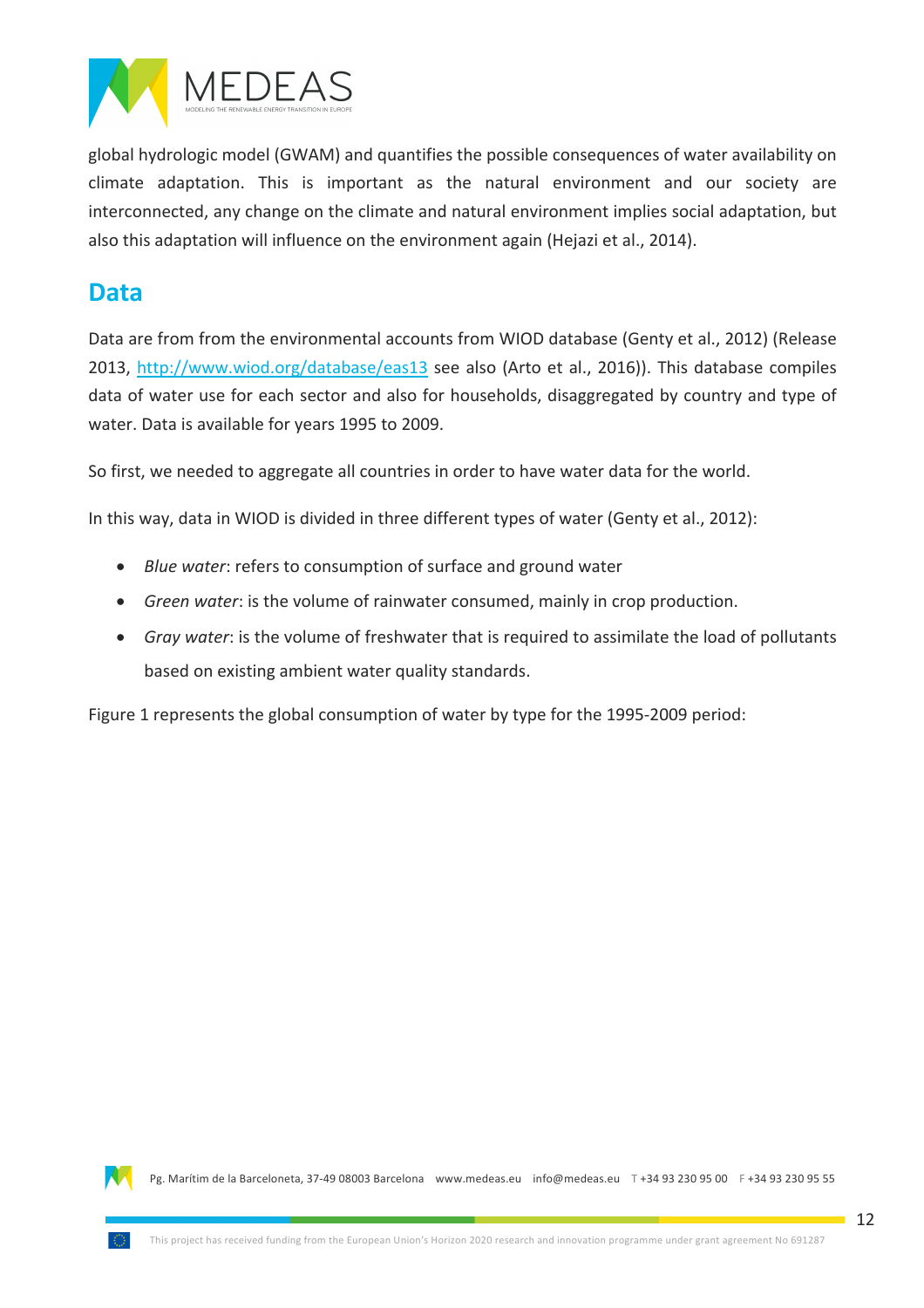



Figure 1: Global water consumption (1995-2009) by type from WIOD database.

#### **Methodology for estimating water use in MEDEAS**

Use of water in MEDEAS comes from three sources: (1) economic sectors, (2) households and (3) the operation and maintenance of PV and CSP power plants. The two first sources are modelled in a similar way through the water intensities:

- 1. **Water intensity by sector**. First, we calculate the historical water intensity data dividing the historical water use by the output (both by sector). Next, the water intensity annual variations are calculated. These data are used to determine the water intensity by sector and type of water. Finally, this water intensity is multiplied by the total output in order to obtain the water use by sector. Water intensity levels by sector are assumed to remain constant at 2009 levels from that year for the simulations.
- 2. Water intensity for households. This second stock presents the same structure as the first but with the difference that the water intensity is calculated for households, so, we don't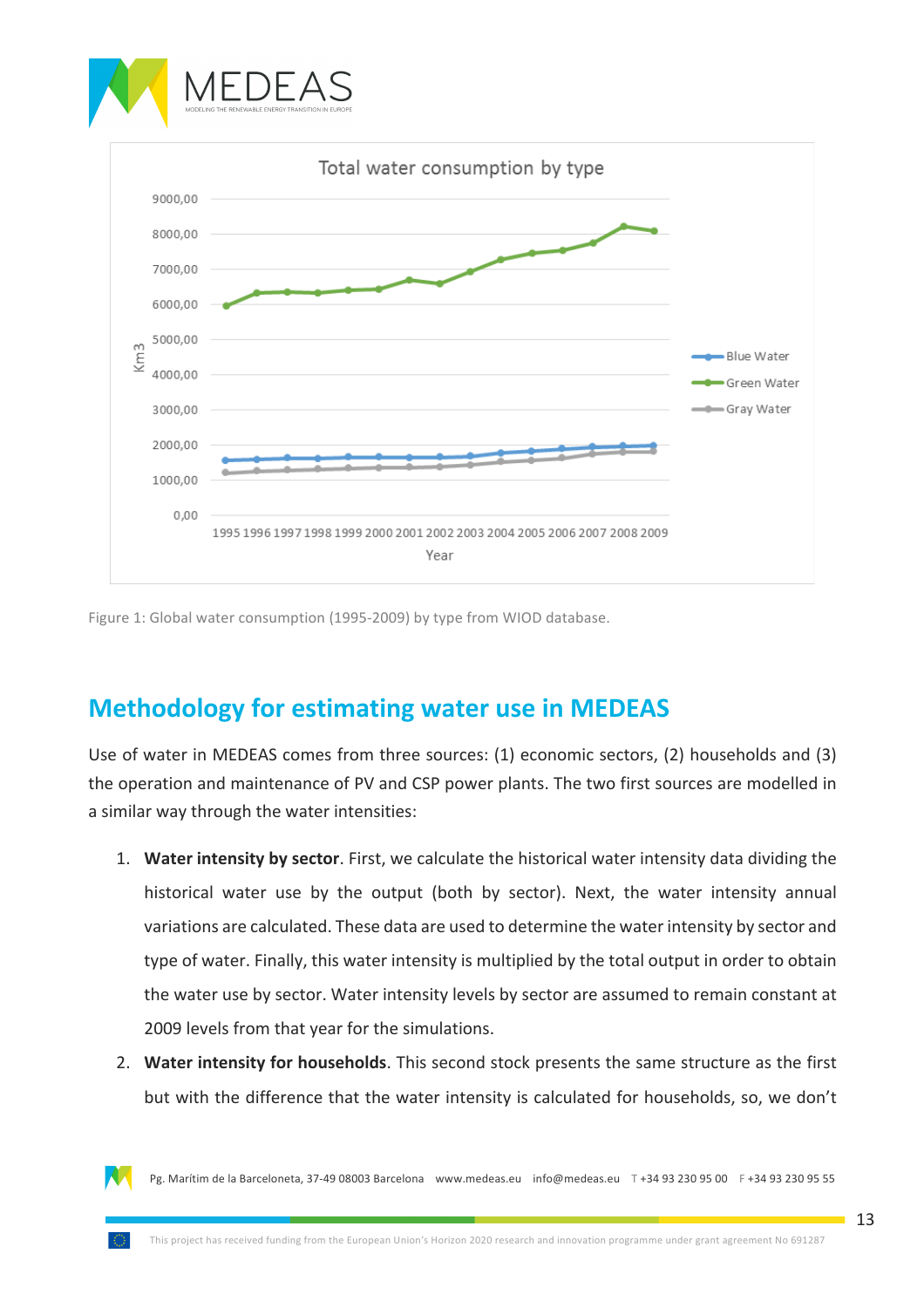

need a vector for the 35 sectors. The water intensity level of households is assumed to remain constant at 2009 levels from that year for the simulations.

Once the water use by type for sectors and households are calculated, we add them to obtain the total water use by type of water. At this point, we also add the total water used for the operation and maintenance of PV and CSP power plants. The type of water used for this type of maintenance is blue water, so it is added to the blue water consumed by sectors and households. Right after, we gather all types of water and calculate the total water use. We obtain the total water use per capita as well.

Figure 2 shows the Forrester diagram of the estimation of water use in MEDEAS



Estimation of water consumption by type (blue, green and gray)

Figure 2: Forrester diagram of the estimation of water use in MEDEAS.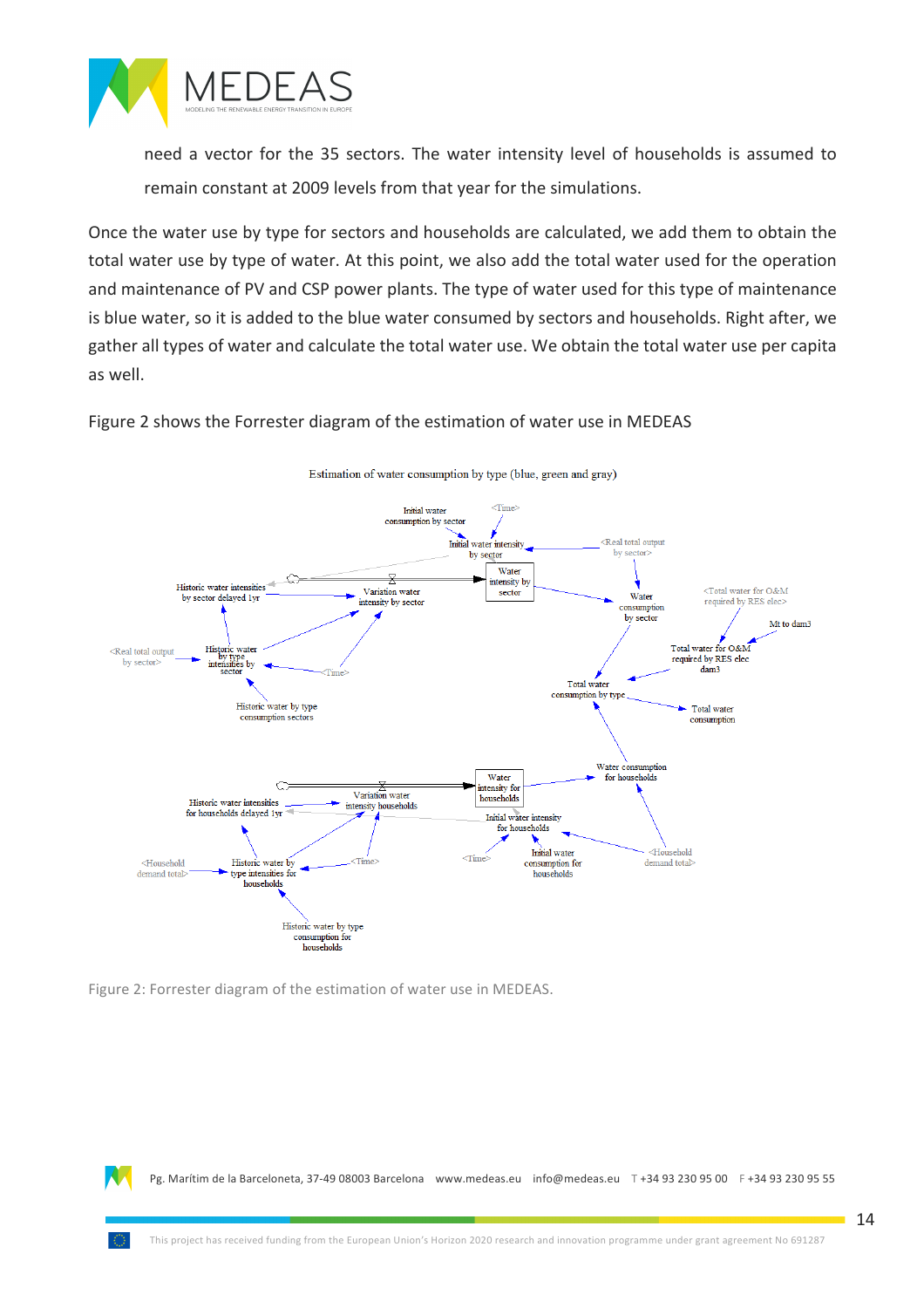

### **Water potential**

Most (99%) offstream water uses  $-$  irrigation, domestic, industry and energy  $-$  are met by withdrawals<sup>1</sup> from renewable sources, either surface water or groundwater. Less than 1% (currently estimated at 30 km3 a year) comes from non-renewable (fossil) aquifers. The global renewable water resources have been estimated at 43,659 km3 (UN, 2009). Comparing the annual use of water with this potential MEDEAS computes the ratio of use of annual renewable water resources.

The accessible runoff, i.e. runoff that is realistically available for human use, is obviously smaller. (UN, 2003) reports that humans withdraw 54% of AR, i.e. the AR can be calculated as  $3,829/54\% =$ 7,091  $km<sup>3</sup>$ . Comparing the annual use of water with the AR MEDEAS computes the ratio of use of annual AR. Note that this estimate is higher than the one from (Postel et al., 1996), which estimated  $12,500$  km<sup>3</sup>.

 $1$  Water withdrawal is the gross amount of water extracted from any source in the natural environment for human purposes (Box 7.2 (UN, 2009)).

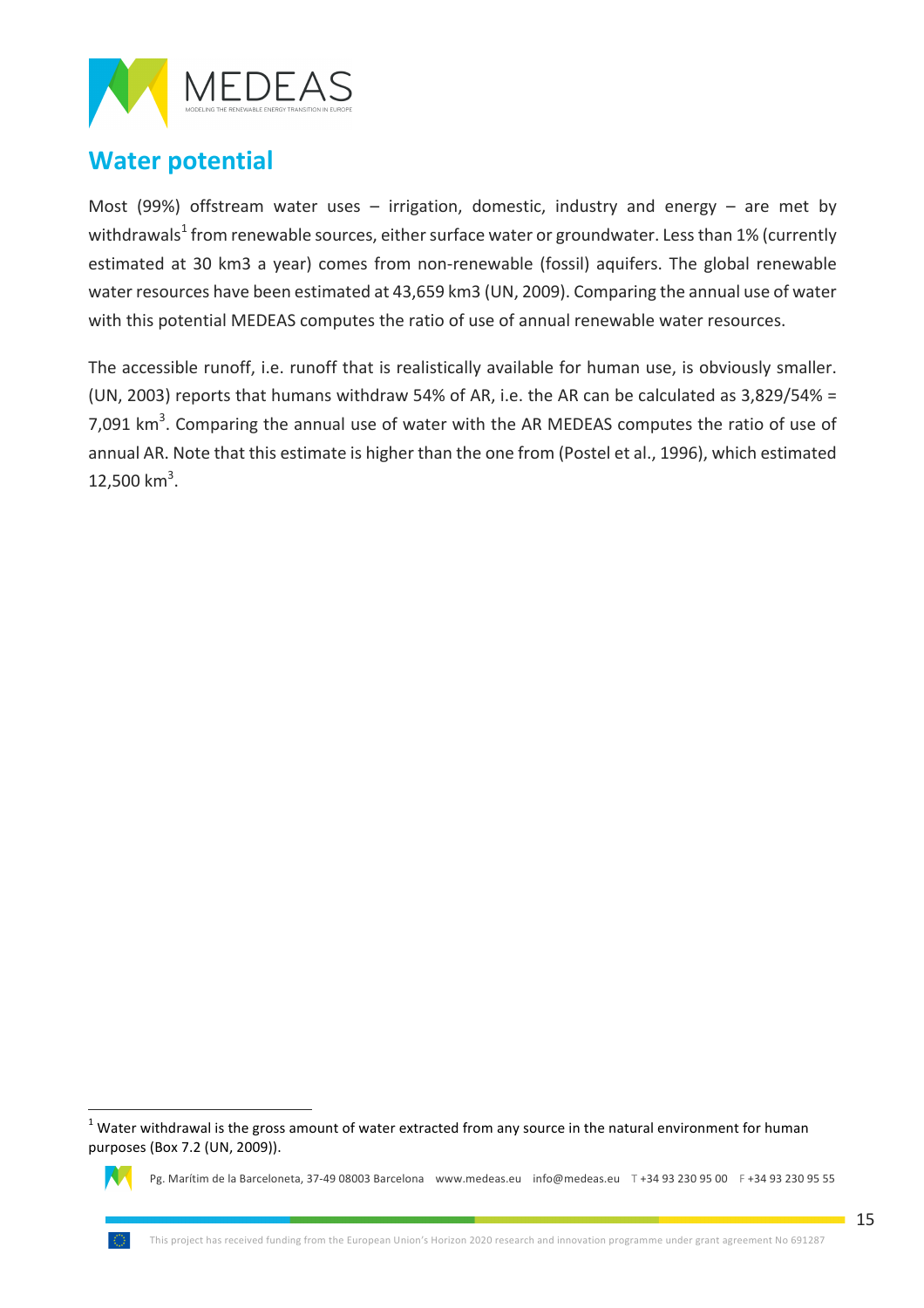

### 2. Update of climate module

### **Review of existing "simple" climate models**

The climate module based on DICE is a climatic model of just a few equations which fails to capture some important dynamics and dimensions of climate change (Fiddaman, 1997, 2002). In this sense, it was decided to replace it with an adaptation of a more complete model. To avoid the complexities and time delays of building a model from scratch, different climate models were reviewed in order to be adapted to the MEDEAS framework. Six models were reviewed: C-ROADS (Fiddaman et al., 2016; Sterman et al., 2012), DICE-1992 (Nordhaus, 1992), DICE-2013R (Nordhaus and Sztorc, 2013), ESCIMO (Randers et al., 2016), FREE (Fiddaman, 1997, 2002) and MAGICC (Meinshausen et al., 2011b, 2011a). These candidates were checked to fulfill two main conditions:

- Being a simple representation of the climate system able to run on a laptot computer without compromising the handiness of MEDEAS-W (i.e. avoiding the complexity and long simulation times of Global Circulation Models (Meinshausen et al., 2011b)),
- Compatible licence with MEDEAS open-software framework.

Finally, C-ROADS was chosen to be adapted to the MEDEAS framework, having the additional advantage of having being developed and tested in system dynamics. This model is based on the biogeophysical and integrated assessment literature and includes representations of the carbon cycle, other GHGs, radiative forcing and global mean surface temperature. The core carbon cycle and climate sector of the model is based on Dr. Tom Fiddaman's MIT dissertation (Fiddaman, 1997). The model structure draws heavily from (Goudriaan and Ketner, 1984) Goudriaan and Ketner (1984) and (Oeschger et al., 1975).

The adaptation procedure included the following steps :

- Set the initializing time to 1995 instead of 1850,
- For the sake of simplicity, just the core dimensions of climate change required for the operation of MEDEAS-World were included. Other dimensions such as ocean acidification, sea-level rise have been not included in this version. The carbon sequestration options were documented in D.4.1.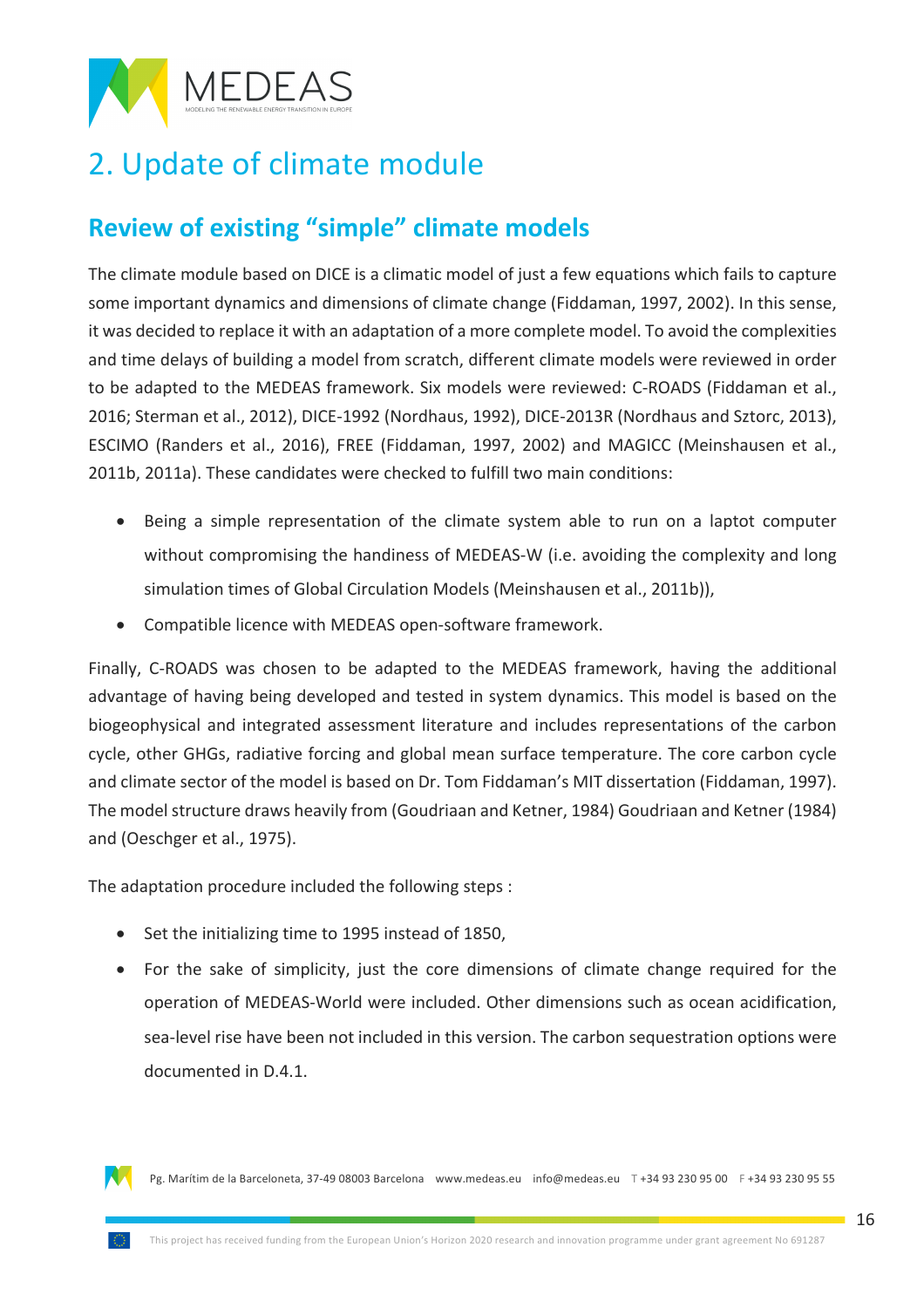

### **Structure of the climate module in MEDEAS-W**

Figure 3 shows the main elements of the climate module modelled in MEDEAS-W: the anthropogenic CO2 emissions endogenously generated by the model enter the carbon cycle representation, which estimates the level of CO2 concentration in the atmosphere, the other GHG cycles which together contribute to the anthropogenic climate change. The cycle of each GHG is modelled separatelly, including the interaction between cycles such as between the CH4 and the N20, to obtain the contribution to increased radiative forcing levels from each GHG. Finally, outputs in terms of total radiative forcing and temperature change are computed. In total, 4 new views have been included to update the climate module in the model.



Figure 3 : Structure of the climate module in MEDEAS-World.

Figure 4 shows a simplified representation of the carbon cycle, which represents the dynamics between the carbon in the biosphere (humus and biomass) and the ocean.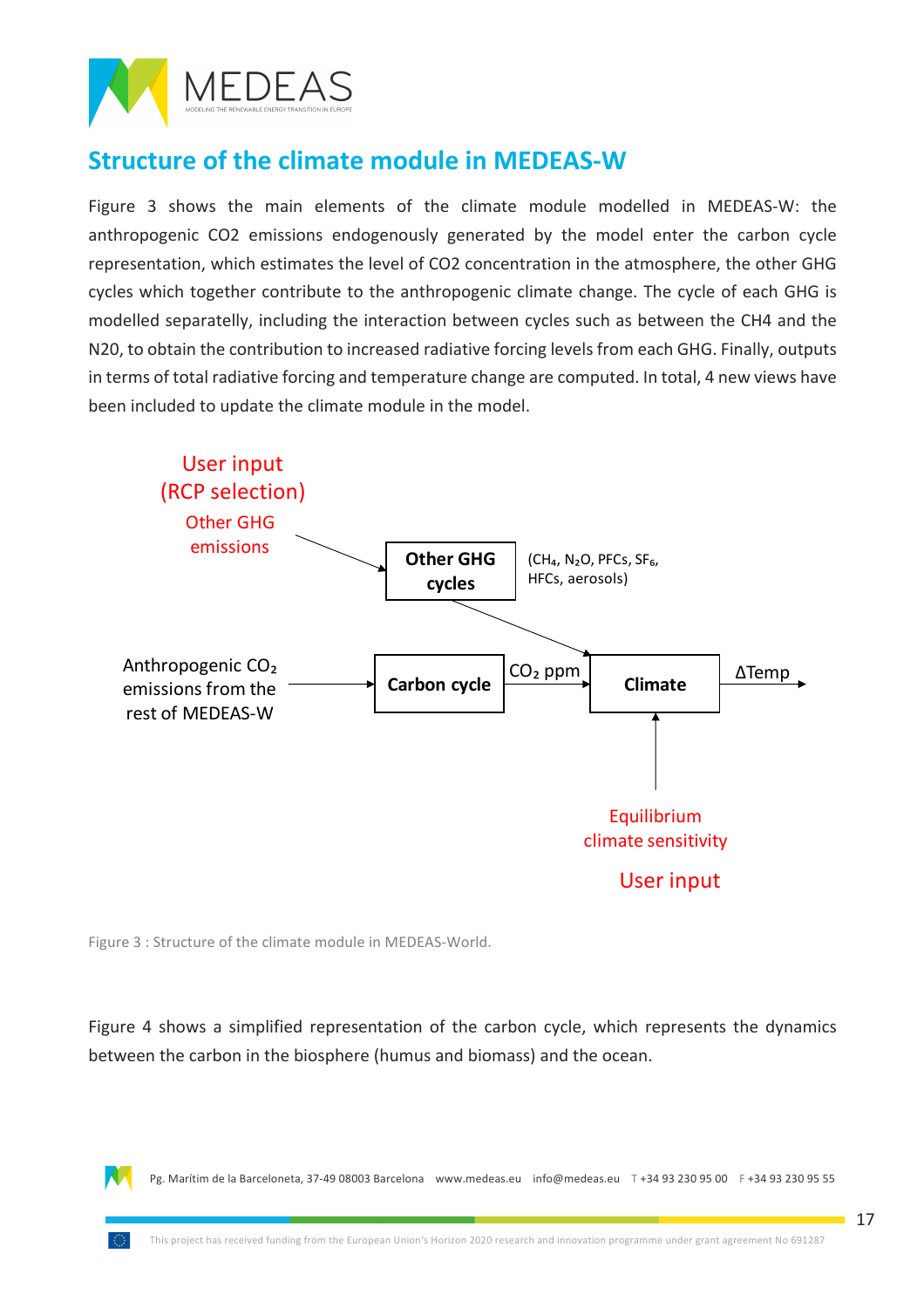



Figure 4 : Carbon cycle representation in MEDEAS-W.

The rest of GHG emissions which are not generated endogenously in MEDEAS-W need to be specified by the user through an external input and have been built consistent with the 4 RCP scenarios (RCP2.6, RCP4.5, RCP6.0 and RCP8.5, for more info see (van Vuuren et al., 2011)). This way, the cycles of the following GHG are explicitly modelled in MEDEAS: CH<sub>4</sub>, N<sub>2</sub>O, PFCs, SF<sub>6</sub> and HFCs. Finally, the contribution of all GHG to global warming is aggregated through their respective radiative forcing coefficients, which ultimately enter the climate sector to compute the temperature increase associated with the emissions levels. The user is able also to modify assumptions in terms of the climate cycle as the equilibrium climate sensitivity, which is set to the standard value of 2.9 <sup>o</sup>C by default. This part of the climate module has not significantly changed from the previous MEDEAS-W model version.

For more information, see the documentation of C-ROADS (Fiddaman et al., 2016; Sterman et al., 2012).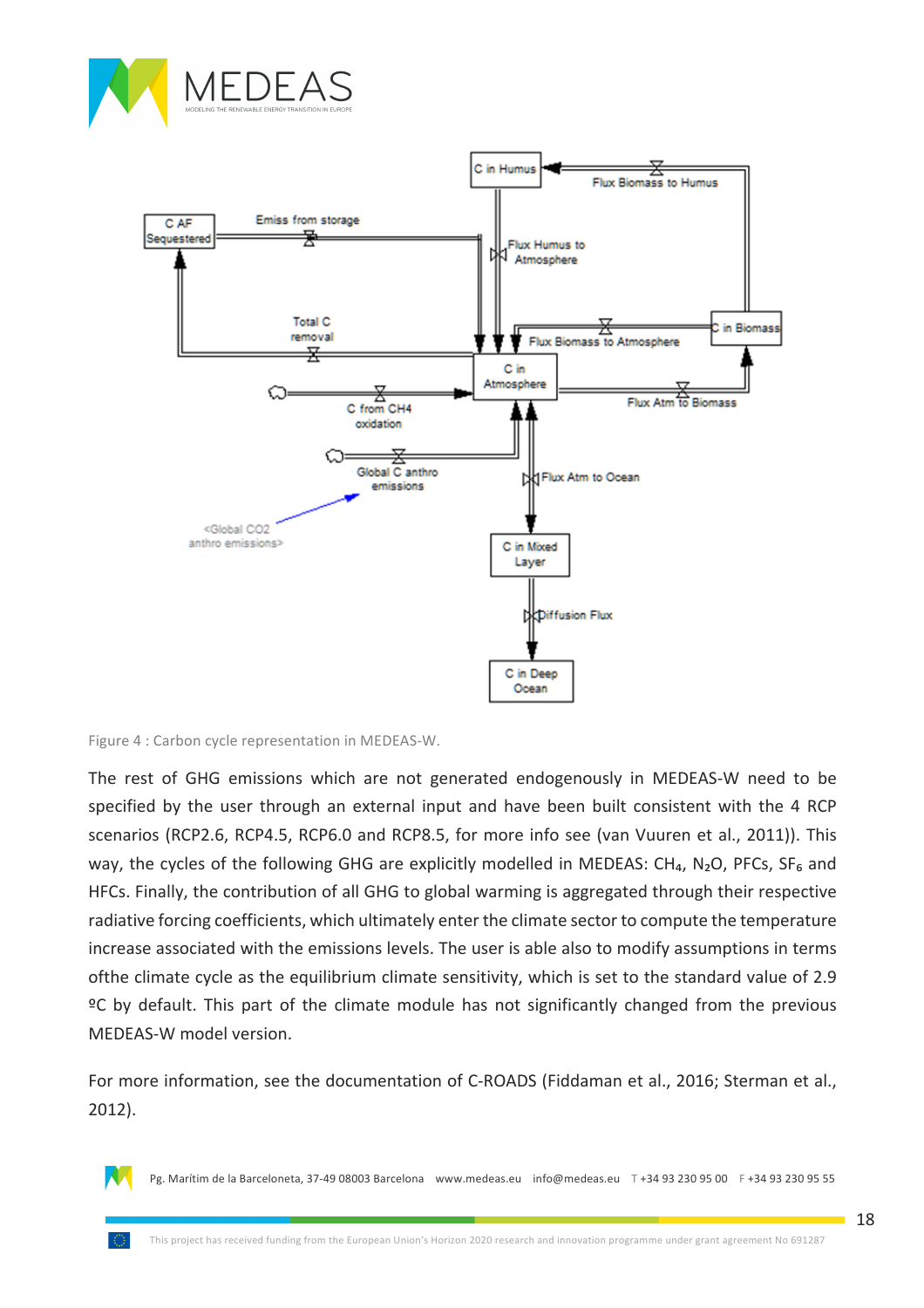

## 3. Expand options for policy targets

The need to expand the representation of policy options in the model was one of the limitations pointed out in D4.1. Therefore, this was a key area of improvement. Three main options have been included: the possibility to project different levels of final energy intensities by scenario, the options to set targets of material recycling for each mineral individually, and the option to select which level of GHG emissions (other than those endogenously generated by MEDEAS, i.e. CO2 and some CH4) in relation to the RCP pathways (see section 0).

### **Final energy intensities**

The current versión of MEDEAS-W allows more flexibility in the simulation of policy targets relative to the evolution of final energy intensities:

- Disaggregation by sector and for households,
- Possibility to simulate worse, same and better improvement trends than historical trends,
- Possibility to simulate scenarios without technological improvement.

#### **Mineral recycling**

In the updated version, the user can introduce the target level of recycling by mineral for a given year. This has required the adaptation of the Vensim code as showed in the Figure 5 below.

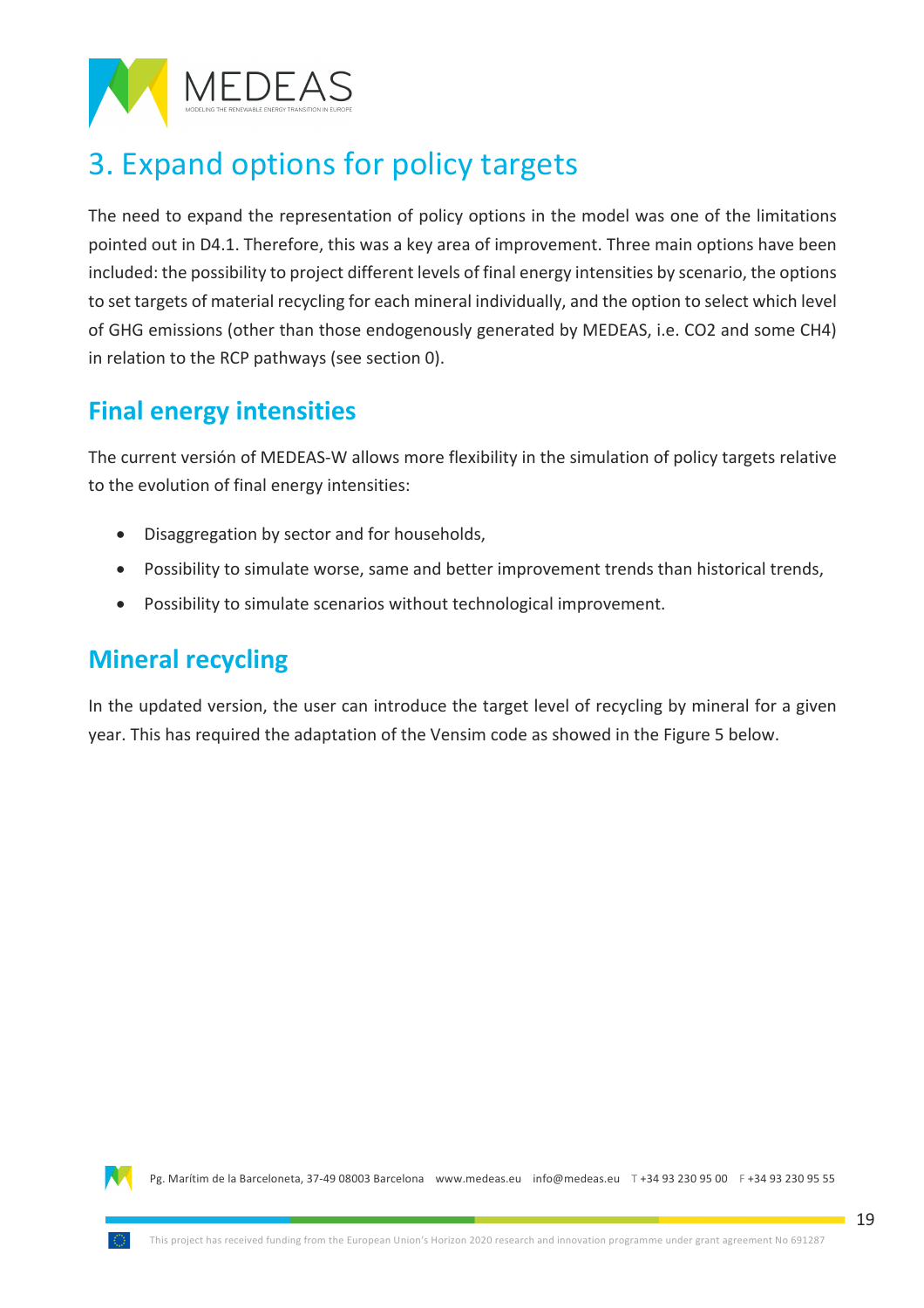

Figure 5 : Policy target recycling by mineral.

#### **GHG emissions**

In relation with the update of the climate module of MEDEAS, the user is now able to select which RCP level he wants to use as reference for those GHG not endogenously calculated in the model (i.e. CO2 emissions and some CH4):

- RCP2.6
- RCP4.5
- RCP6.0
- RCP8.5

This improvement allows for more flexibility and realism in the assumptions when performing simulations. For more information on the RCP see (van Vuuren et al., 2011).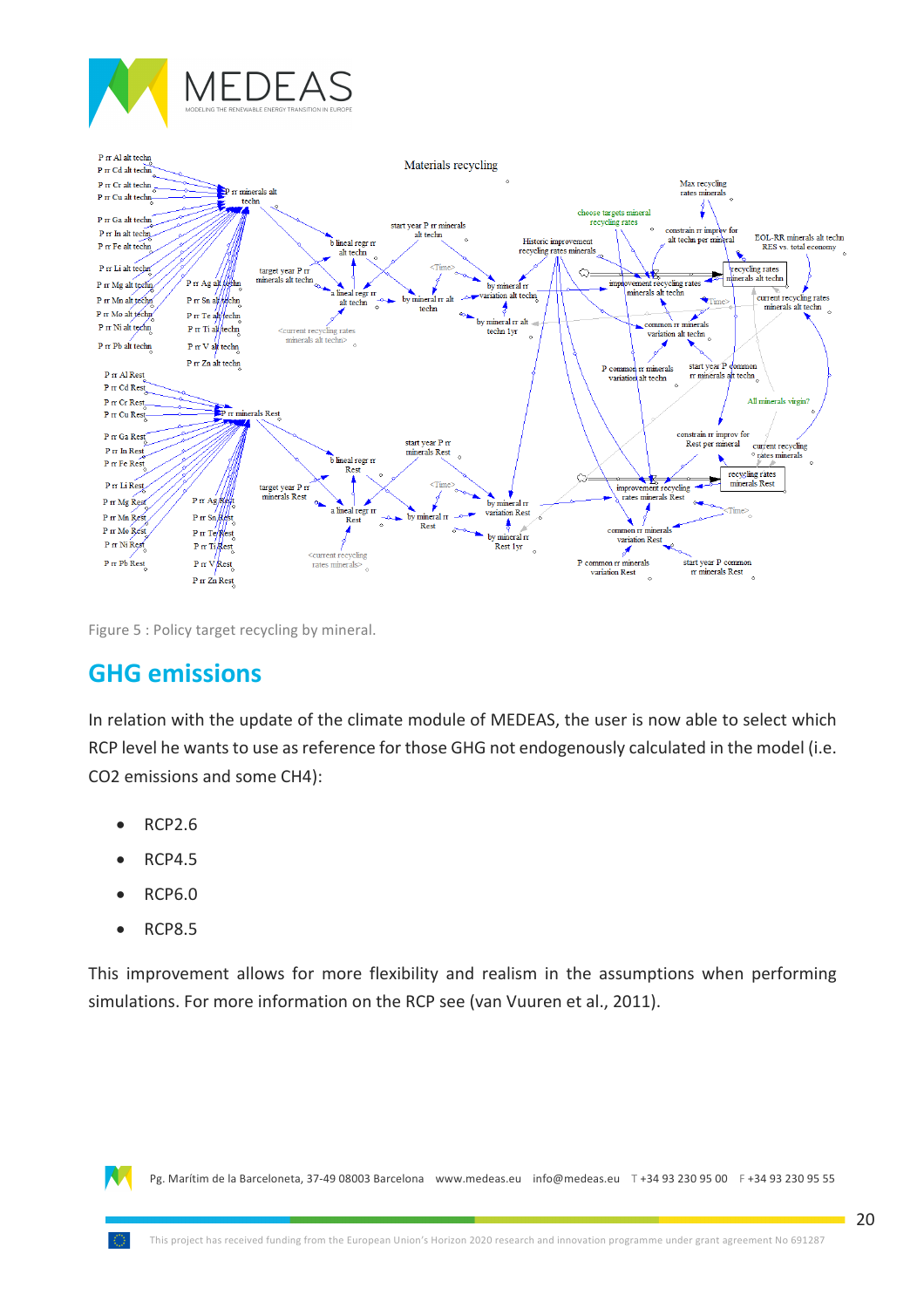

### 4. Adaptation of the modelling in Vensim for Python

Two main changes had to be introduced in the Vensim code to adapt to Python programming requirements: 

- Pre-calculate some matrixes from Input-Output tables and read the data from an external file,
- Introduce tags for each Vensim view in order to identify each view to a MEDEAS module.

### **Pre-calculation of matrixes from Input-Output tables**

Matrix operations were an issue during the translation of the code to Python. To avoid this issue, the Leontieff Matrix (L) is directly loaded from an external file instead of being endogenously obtained from the A Matrix. The same applied for the IA matrix.

#### **Introduce tags per module**

Different tags were included per Vensim view in order to identify each view to a MEDEAS module. These have been organized as follows:

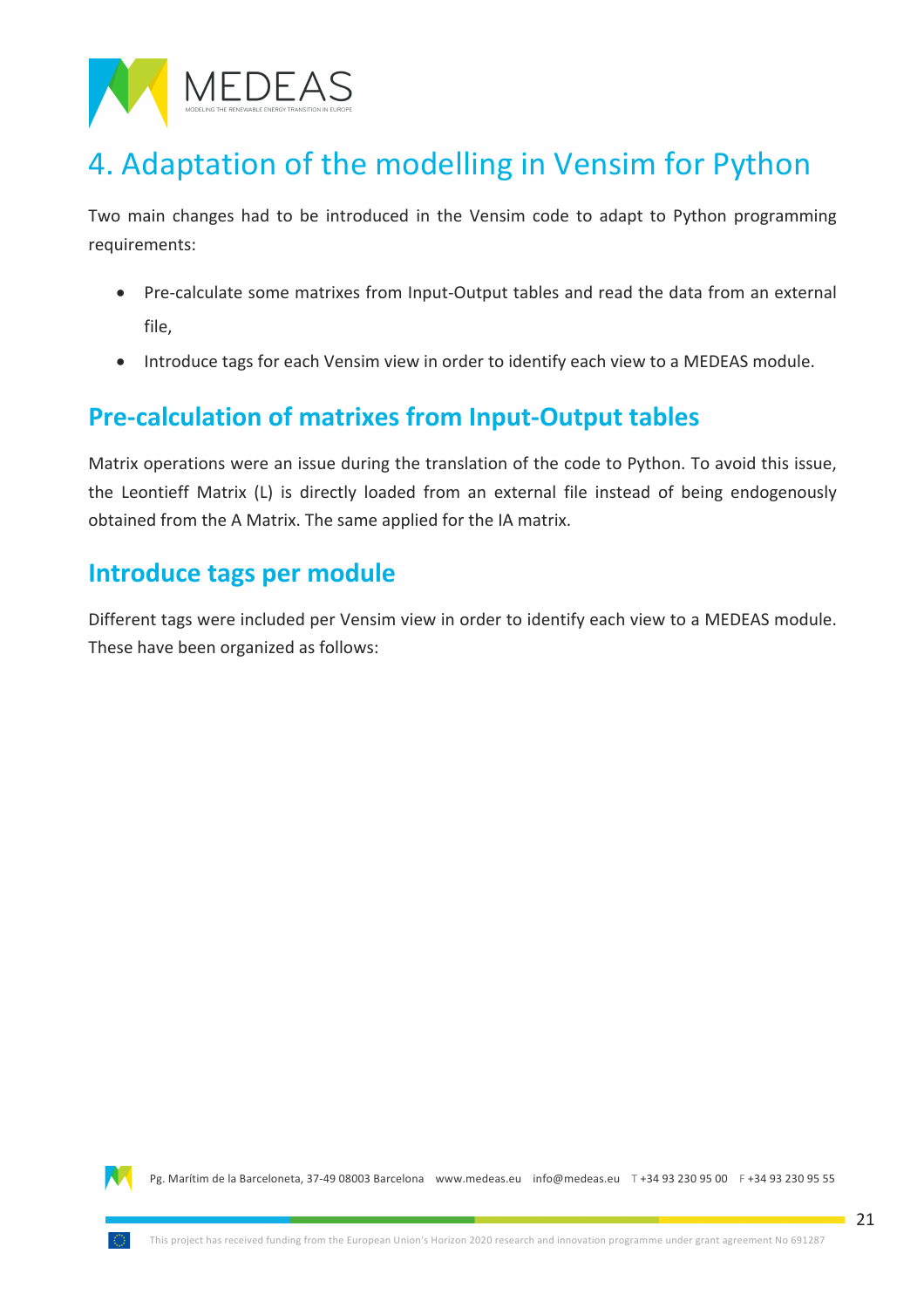

| <b>Tag</b><br>module |     |            | <b>Name module</b>                   | Level-1                       | Level-2            |
|----------------------|-----|------------|--------------------------------------|-------------------------------|--------------------|
| $\mathsf{P}$         |     |            | Population                           |                               |                    |
| I                    |     |            | Final energy intensities             |                               |                    |
| E                    |     |            |                                      | Energy                        |                    |
|                      | EE  |            |                                      | Electricity demand and supply |                    |
|                      |     | EER        |                                      |                               | Renewables         |
|                      | EH. |            |                                      | Heat demand and supply        |                    |
|                      |     | EHR        |                                      |                               | Renewables         |
|                      | EA  |            |                                      | Energy availability           |                    |
|                      |     | EAR        |                                      |                               | Renewables         |
|                      |     | <b>EAN</b> |                                      |                               | Non-<br>renewables |
| e                    |     |            | Economy                              |                               |                    |
| D                    |     |            | Demand <sup>a</sup>                  |                               |                    |
| $\mathsf C$          |     |            | Climate                              |                               |                    |
| $\sf S$              |     |            | Social & Environmental<br>Indicators |                               |                    |
| L                    |     |            | Land                                 |                               |                    |
| $\top$               |     |            | Transportation                       |                               |                    |
| M                    |     |            | Materials                            |                               |                    |
| ${\sf N}$            |     |            | <b>EROI</b>                          |                               |                    |

Table 1 : Module tags for Python code. <sup>a</sup>Demand include two types of demand: (1) monetary (1995\$) for sectors and households, and (2) energy demands.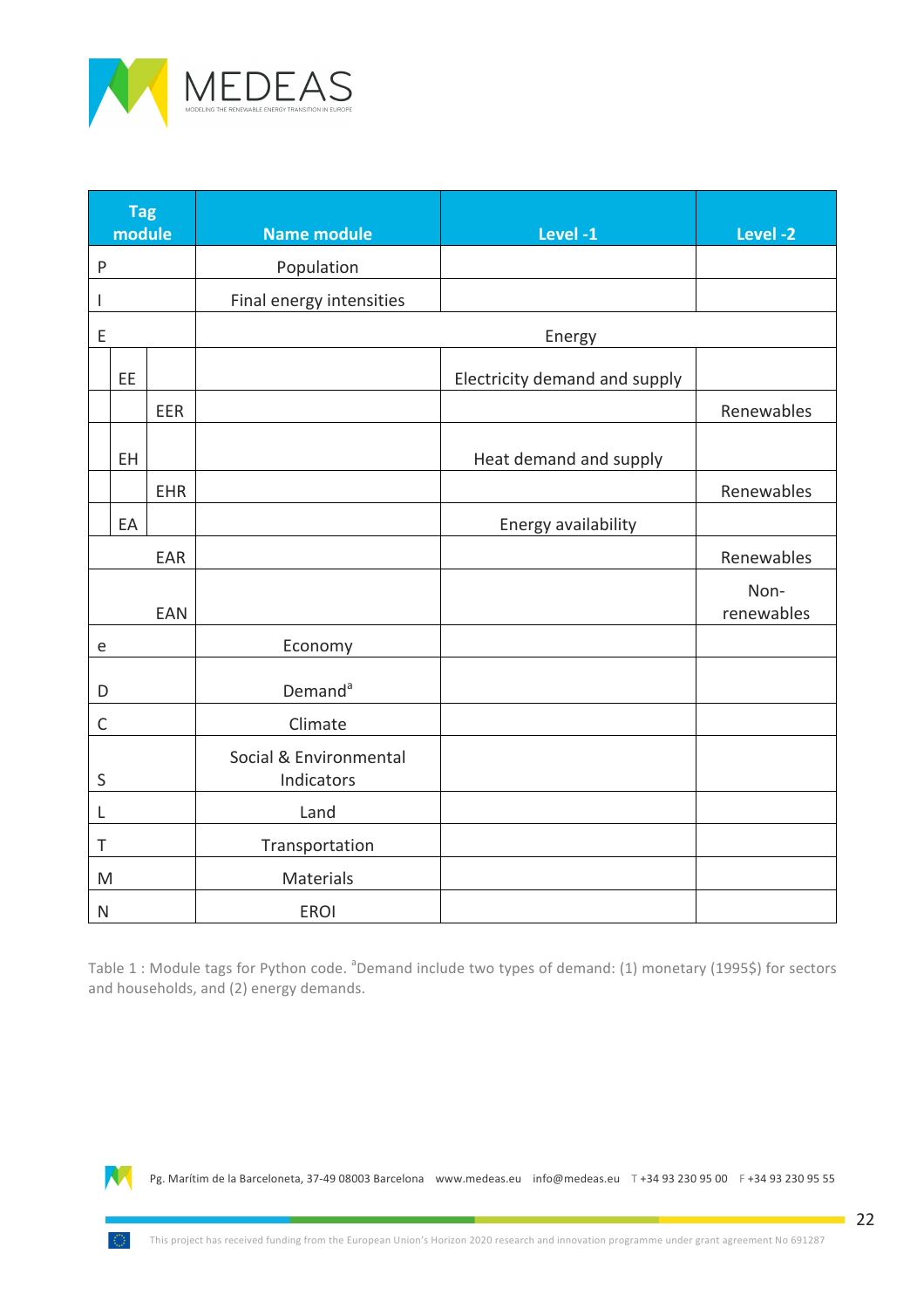

# 5. Other: minor updates, improvement of model documentation and correction of bugs

#### **Minor updates**

Two minor updates have been included in order to improve the representation of some features in the model

First, more sources of energy investments have been modelled in the updated version of the model, including estimates of those related with electricity production from renewable dispatchable sources (hydroelectric, geothermal, biomass and oceanic), as well as for electricity storage technologies (pumped hydro storage (PHS) and electric vehicle batteries). These energy investments corresponds with the denominator of the expressions of the EROI static (over the lifetime, see section 2.4.4 in D4.1 (MEDEAS, 2017)) for renewable dispatchable electricity technologies and the ESOI for electricity storage technologies. Thus, summing-up, MEDEAS-W includes the energy investments for all renewable technologies for the generation of electricity and the associated technologies for storing electricity.

Second, a view with the explicit representation of the capacity of PHS has been included following the same structure than for renewable technologies for the generation of electricity (see Figure 35 in D4.1 (MEDEAS, 2017)). This allows to more realistically represent the dynamics between the penetration of variable technologies and the storage requirements, as well as estimate the associated energy investments.

#### **Improvement of model documentation**

Model documentation, in reports and as comments in the code have been improved, expanding explanations and references. The latter is especially important to have a fully understandable Python version code (comments from the Vensim code programme are automatically included in the Python model version).

#### **Correccion of bugs**

As it is normal in any process of model development, different bugs have been found and corrected in the last months. Most of them were minor and do not affect significantly the results of the simulations. A couple of them were significant and affected the feedback of the EROI to the system

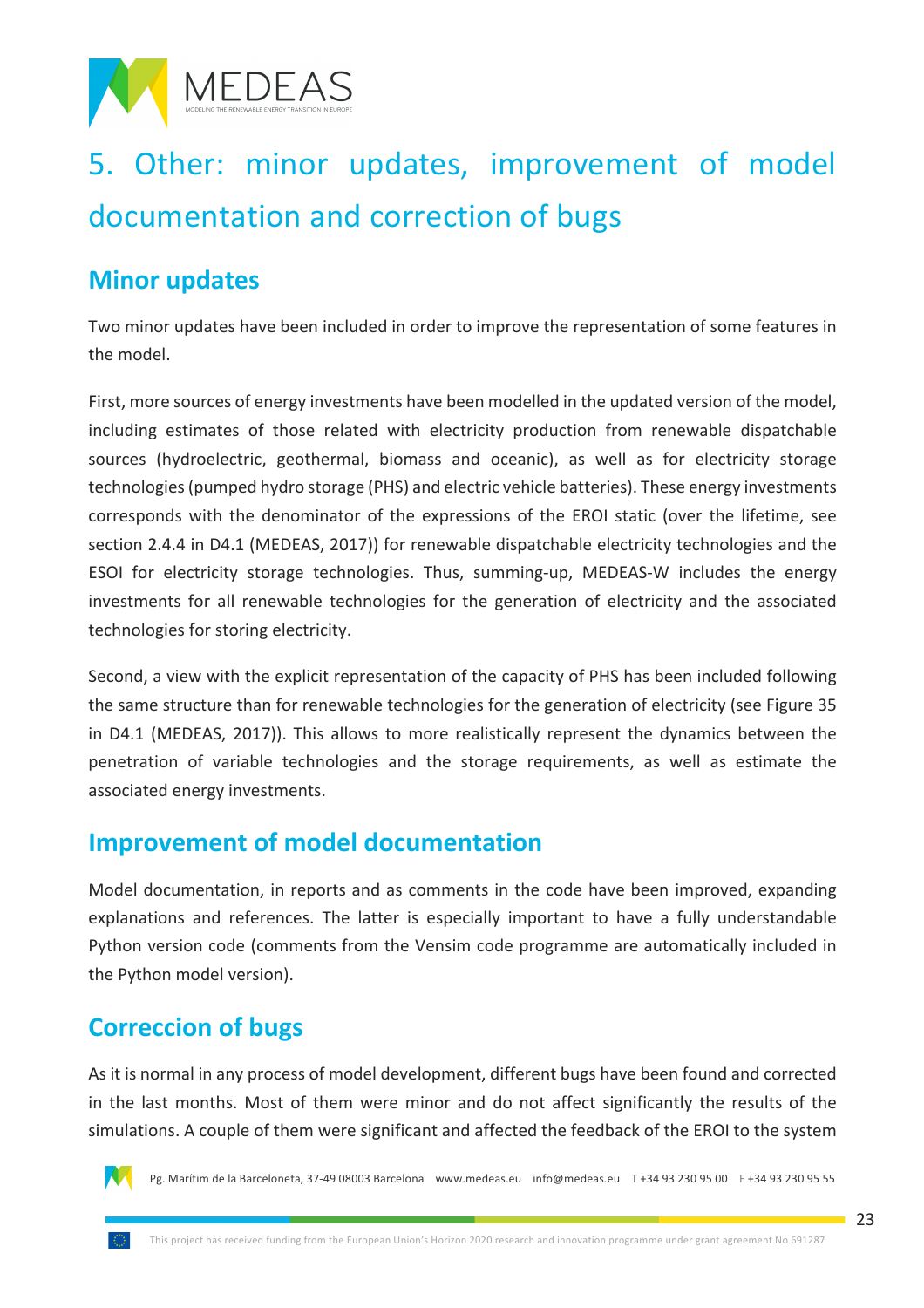

(which was overestimated), and the projection of GDP levels following exogenous assumptions (which underestimatatd the energy demand). However, after analysis, it was concluded that the correction of these bugs do not alter the qualitatively behavior of the model reported in D4.1.

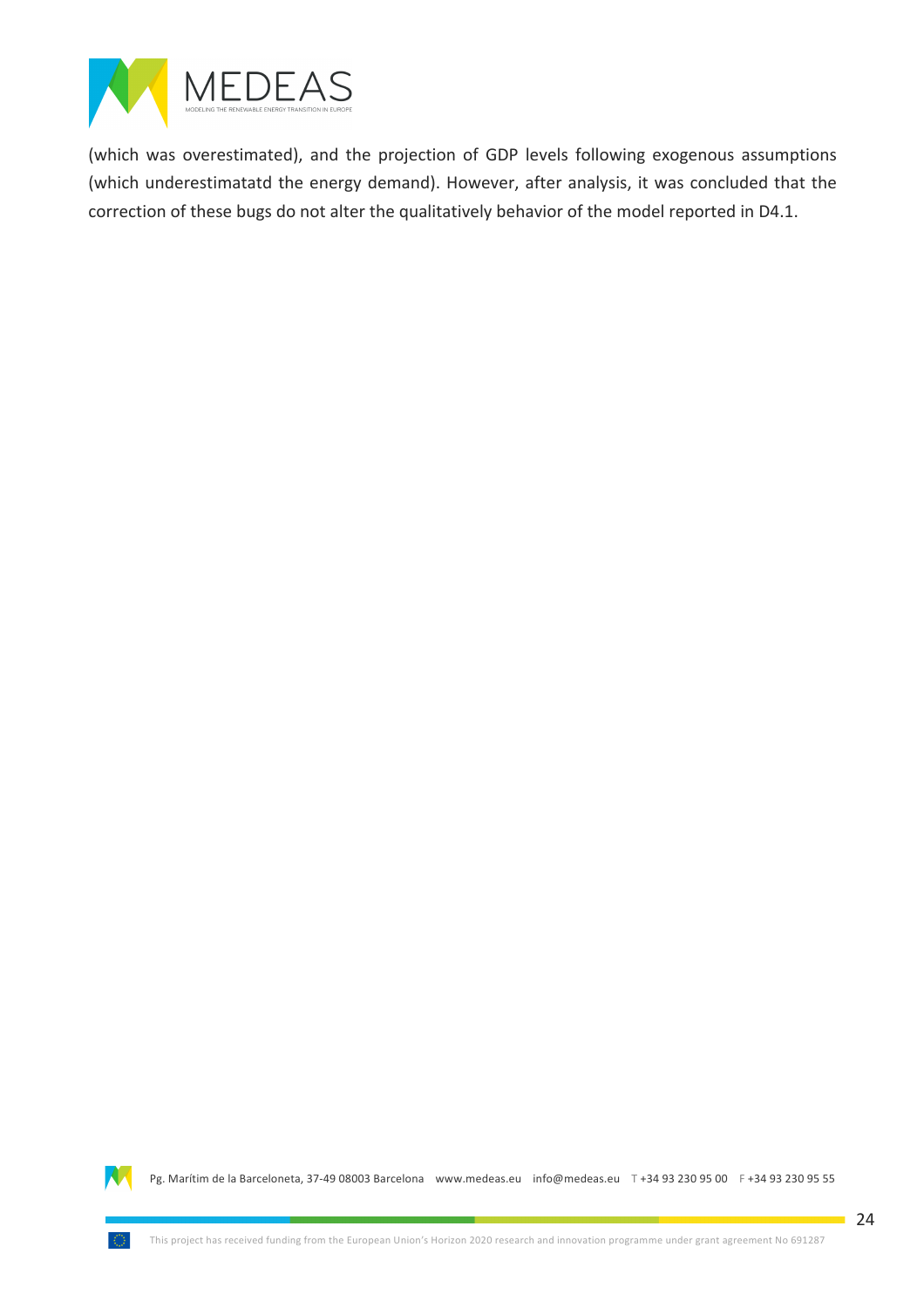

### **Results**

No results are reported in this Annex.

### **Conclusions**

This report documents the main differences between the MEDEAS-World version delivered in June 2017 (D4.1) and the final version for its translation to Python. These features have been updated/developed in parallel to the development of the MEDEAS-EU version, which will incorporate most of them. These are:

- Full implementation of water use,
- Replacement of the climate module based on DICE by a submodel based on C-ROADS,
- Expand options for policy targets,
- Adaptation of the modelling in Vensim due to Python programming requirements,
- Minor updates, improvement of model documentation and correction of bugs.

These modifications slightly modify the results reported in the D4.1 although do not qualitatively alter the behavior of the model.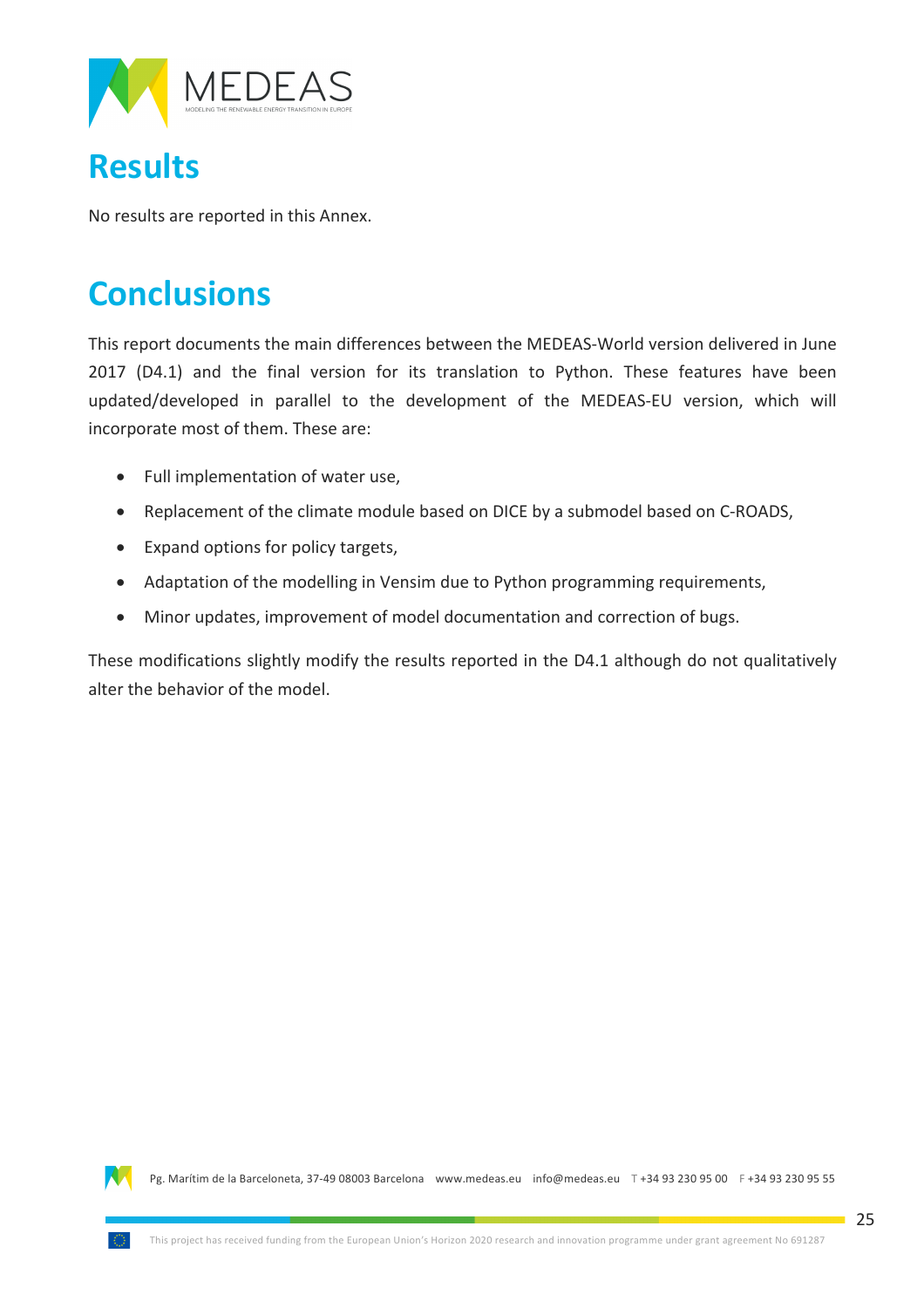

### **References**

Arto, I., Andreoni, V., Rueda-Cantuche, J.M., 2016. Global use of water resources: A multiregional analysis of water use, water footprint and water trade balance. Water Resour. Econ. 15,  $1-14$ . doi:10.1016/j.wre.2016.04.002

Fiddaman, T., Siegel, L.S., Sawin, E., Jones, A.P., Sterman, J., 2016. C-ROADS simulator reference guide (No. v74).

Fiddaman, T.S., 2002. Exploring policy options with a behavioral climate–economy model. Syst. Dyn. Rev. 18, 243–267. doi:10.1002/sdr.241

Fiddaman, T.S., 1997. Feedback complexity in integrated climate-economy models. Massachusetts Institute of Technology.

Genty, A., Arto, I., Neuwahl, F., 2012. Final database of environmental satellite accounts: technical report on their compilation. WIOD Deliv. 46 Doc. Downloadable HttpwwwwiodorgpublicationssourcedocsEnvironmentalSourcespdf.

Goudriaan, J., Ketner, P., 1984. A simulation study for the global carbon cycle, including man's impact on the biosphere. Clim. Change  $6, 167-192$ . doi:10.1007/BF00144611

Hejazi, M., Edmonds, J., Clarke, L., Kyle, P., Davies, E., Chaturvedi, V., Wise, M., Patel, P., Eom, J., Calvin, K., Moss, R., Kim, S., 2014. Long-term global water projections using six socioeconomic scenarios in an integrated assessment modeling framework. Technol. Forecast. Soc. Change 81, 205–226. doi:10.1016/j.techfore.2013.05.006

MEDEAS, 2017. Deliverable D4.1 (Deliverable MEDEAS project). GEEDS, University of Valladolid.

Meinshausen, M., Raper, S., Wigley, T., 2011a. Emulating coupled atmosphere-ocean and carbon cycle models with a simpler model, MAGICC6 - Part 1: Model description and calibration. Atmos Chem Phys 11, 1417–1456. doi:10.5194/acp-11-1417-2011

Meinshausen, M., Wigley, T., Raper, S., 2011b. Emulating atmosphere-ocean and carbon cycle models with a simpler model, MAGICC6–Part 2: Applications. Atmospheric Chem. Phys. 11, 1457– 1471.

Nordhaus, W., Sztorc, P., 2013. DICE 2013R: Introduction and user's manual. Retrieved Novemb.

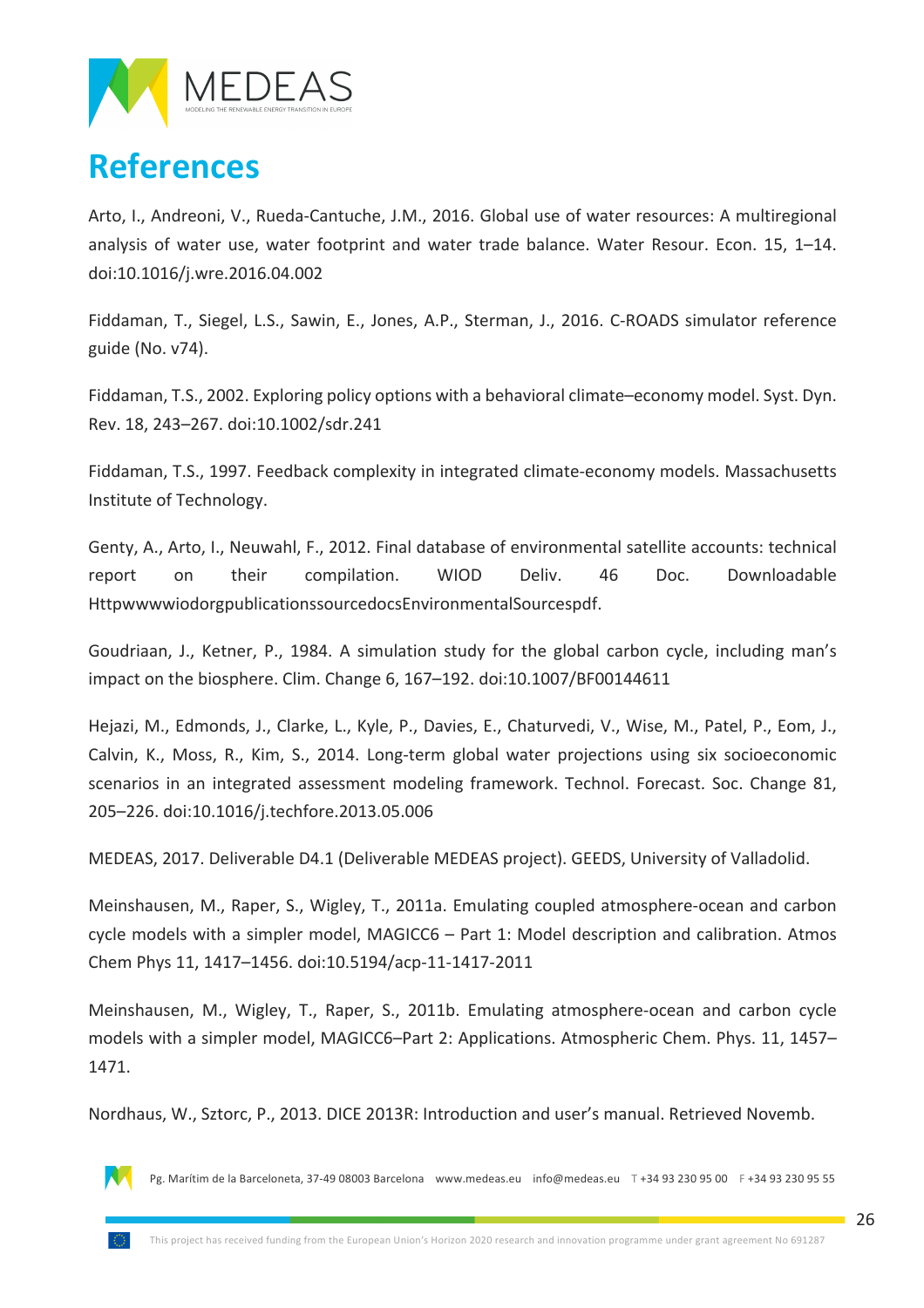

Nordhaus, W.D., 1992. The "DICE" Model: Background and Structure of a Dynamic Integrated Climate-Economy Model of the Economics of Global Warming (Cowles Foundation Discussion Paper No. 1009). Cowles Foundation for Research in Economics, Yale University.

Oeschger, H., Siegenthaler, U., Schotterer, U., Gugelmann, A., 1975. A box diffusion model to study the carbon dioxide exchange in nature. Tellus  $27$ ,  $168-192$ . doi:10.1111/j.2153-3490.1975.tb01671.x

Postel, S.L., Daily, G.C., Ehrlich, P.R., 1996. Human appropriation of renewable fresh water. Science 271, 785-788. doi:10.1126/science.271.5250.785

Randers, J., Golüke, U., Wenstøp, F., Wenstøp, S., 2016. A User-friendly Earth System Model of Low Complexity: The ESCIMO system dynamics model of global warming towards 2100. Earth Syst. Dyn. Discuss. 1–35. doi:10.5194/esd-2016-13

Sterman, J., Fiddaman, T., Franck, T., Jones, A., McCauley, S., Rice, P., Sawin, E., Siegel, L., 2012. Climate interactive: the C-ROADS climate policy model. Syst. Dyn. Rev. 28, 295–305. doi:10.1002/sdr.1474

UN, 2009. The United Nations World Water Development Report 3-Water in a Changing World. United Nations Educational Scientific and Cultural Organization, Paris.

UN, 2003. The United Nations World Water Development Report 1–Water for people, water for life. United Nations Educational Scientific and Cultural Organization, Paris.

van Vuuren, D.P., Edmonds, J.A., Kainuma, M., Riahi, K., Weyant, J., 2011. A special issue on the RCPs. Clim. Change 109, 1-4. doi:10.1007/s10584-011-0157-y

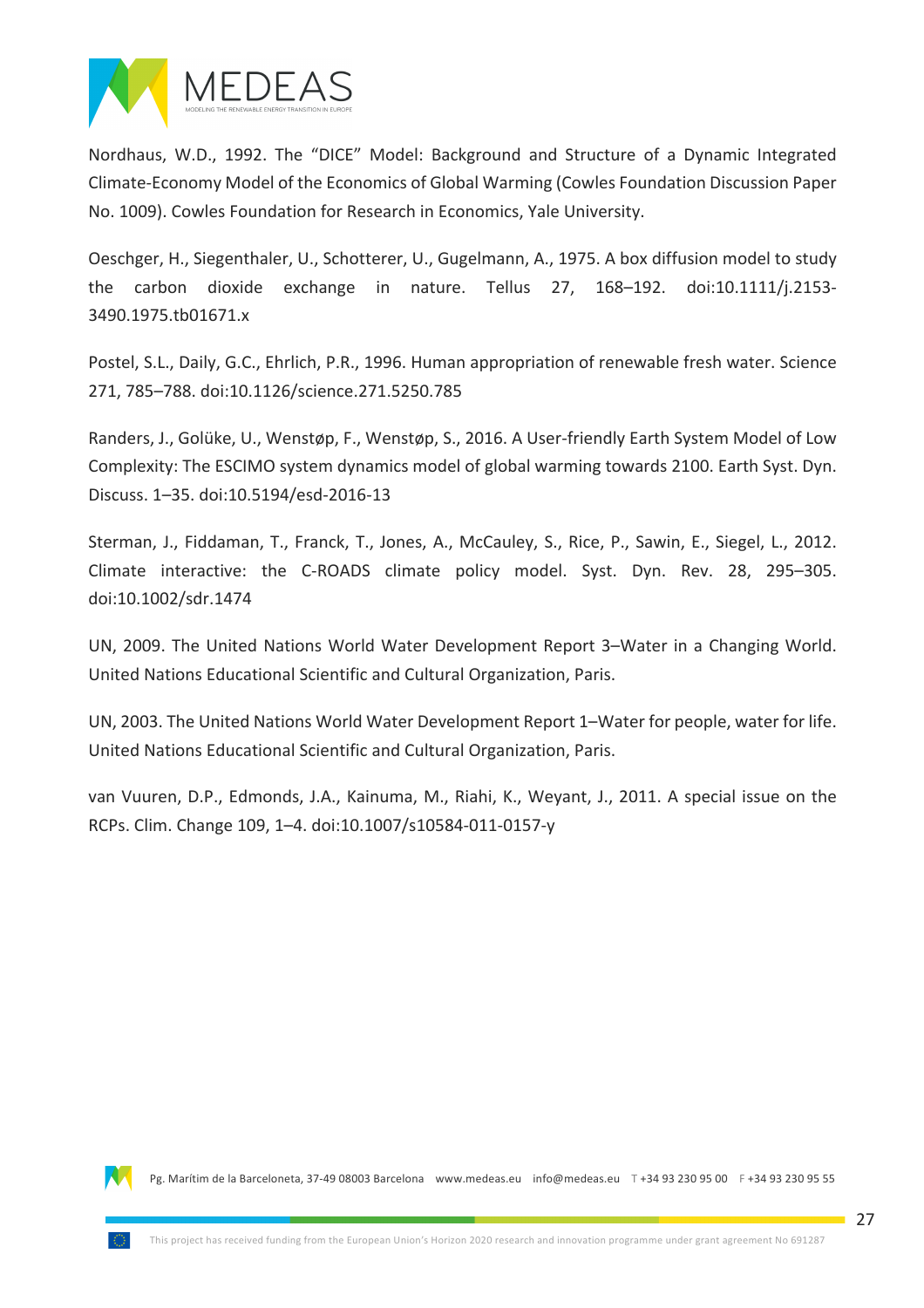

## **List of Tables**

| Table 1 : Module tags for Python code. <sup>a</sup> Demand include two types of demand: (1) monetary (1995\$) |  |
|---------------------------------------------------------------------------------------------------------------|--|
|                                                                                                               |  |